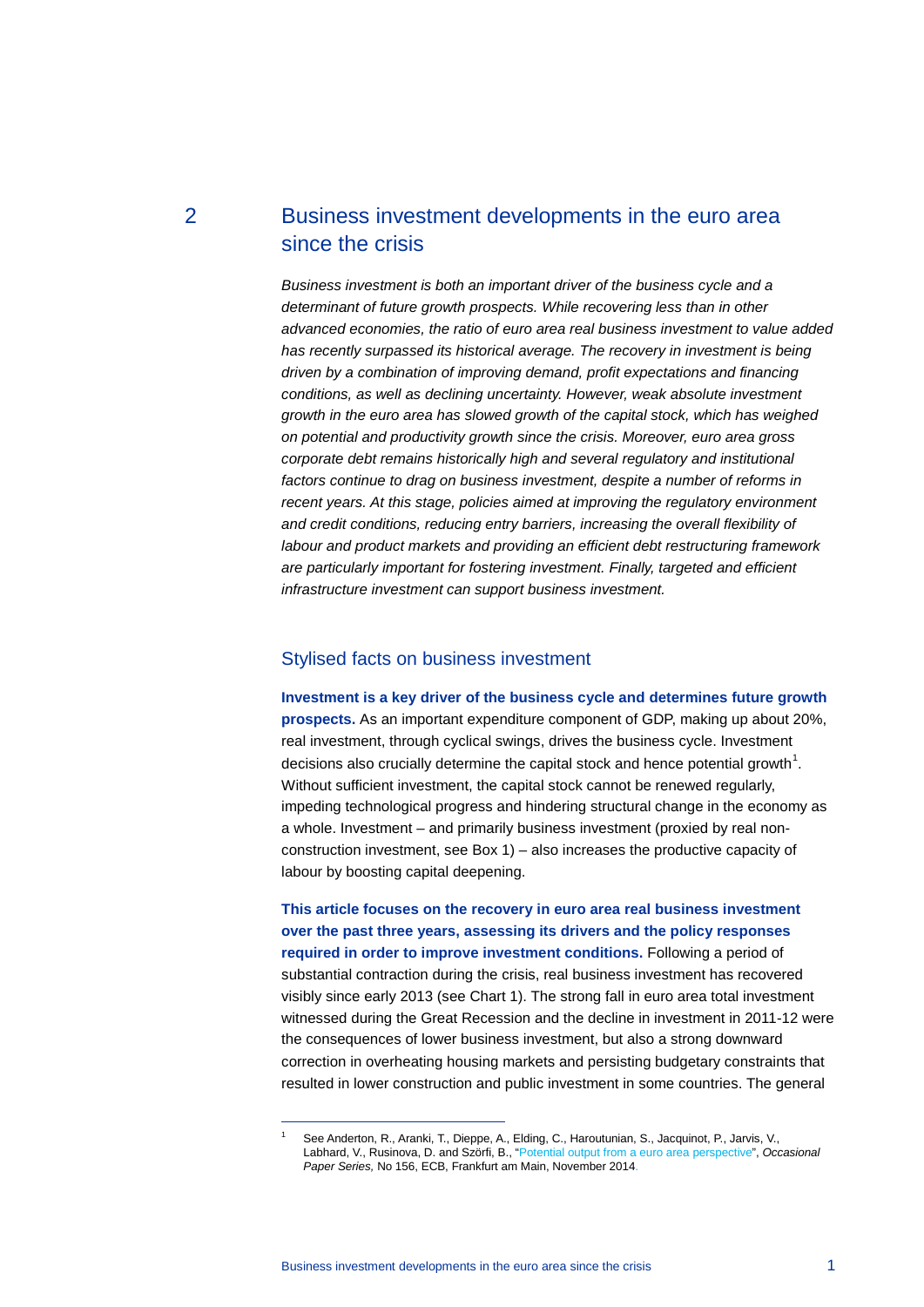increase recorded in total fixed capital formation since early 2013 has been driven by non-construction investment, while construction investment started to rise only in 2015 (see Chart 2). In recent quarters, real investment – and primarily business investment – has become an important driver of the euro area recovery in addition to private consumption.

# **Chart 1**  Real total and business investment in the euro area



#### **Chart 2**

#### Breakdown of real total investment in the euro area





Sources: Eurostat and ECB calculations. Notes: The latest observation is for the second quarter of 2016. Real business investment refers to non-construction investment.

Sources: Eurostat and ECB calculations. Notes: The latest observation is for the second quarter of 2016. Real business investment refers to non-construction investment.

# **Box 1**

Data on real business investment and capital stock in the euro area

**Non-construction investment values, calculated from Eurostat national accounts data, are used as a proxy for business investment in this article.** Total investment values are available from the quarterly national accounts, released by Eurostat, for the euro area and its member countries, where total investment is also available broken down by main asset classes at a quarterly frequency. Adjusting total investment for construction (i.e. dwellings and non-residential investment), the resulting non-construction investment covers (i) machinery, equipment and weapons systems, (ii) intellectual property products and (iii) agricultural products. The first component is, in turn, made up of transport investment, information and communication technology (ICT) equipment, other machinery and equipment, and weapons systems. However, the latter two components are not mandatory for the European national statistical institutes to report under the ESA 2010 transmission programme and hence relevant data are not available for the euro area and most countries at a quarterly frequency. Better data availability exists at an annual frequency, although it is not sufficiently frequent for the analysis presented in this article. From a sectoral perspective, Eurostat does not compute quarterly real business investment in the national accounts, as official sector investment data by main asset classes are only available in value terms on a quarterly basis. Moreover, total investment by government and by non-financial companies is currently only expressed in nominal – and predominantly – non-seasonally adjusted terms. The OECD computes private non-residential investment for many, but not all, OECD countries. For reasons of data availability, this article will mostly use real non-construction investment data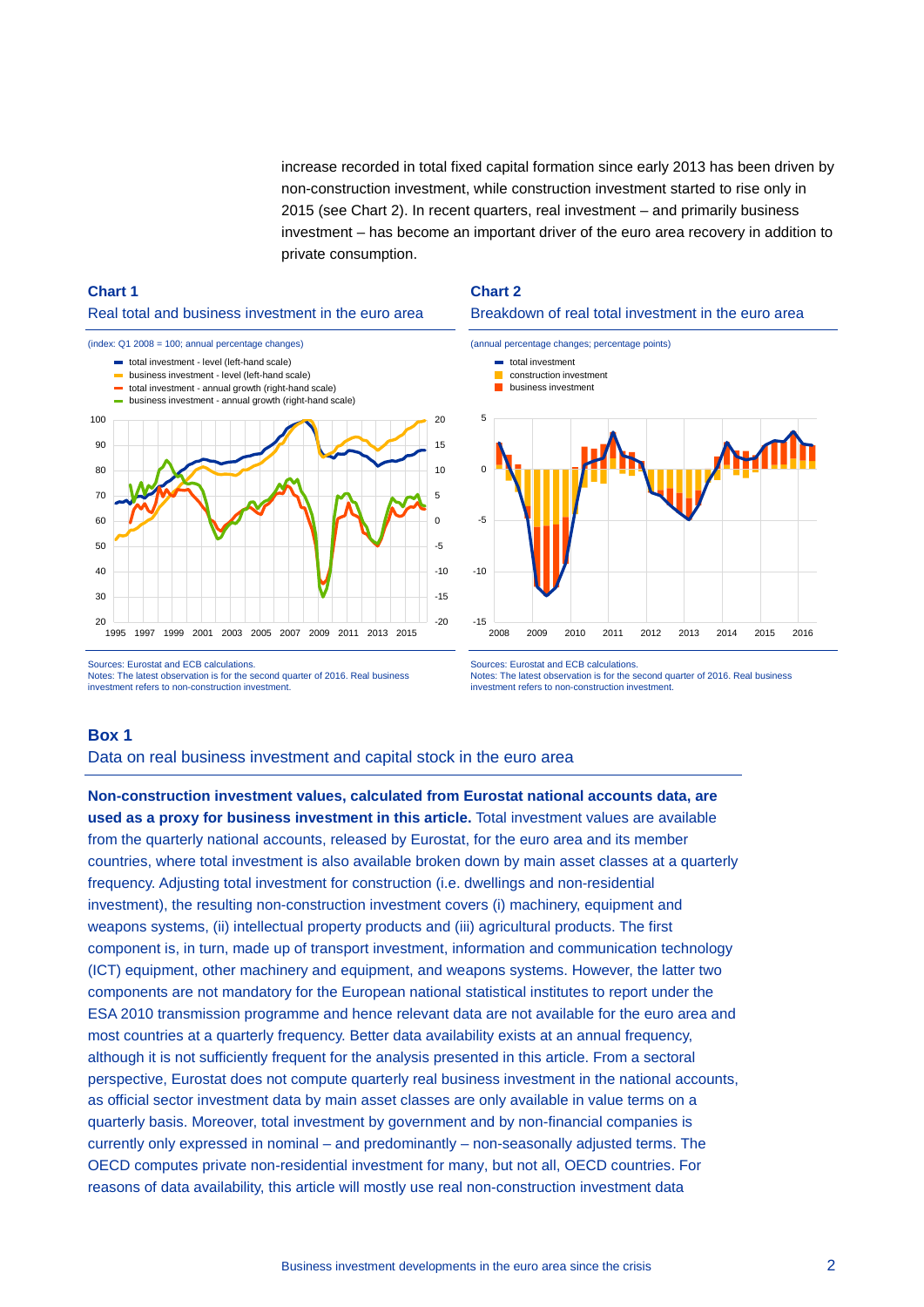computed from total investment data adjusted for construction investment released by Eurostat, as a proxy for real business investment<sup>[2](#page-2-0)</sup>.

**Data on the capital stock for the whole economy, available from the European Commission (AMECO), are used in this article.** Data on the capital stock for the whole economy generally become available with a lag of at least two years and are available in annual terms from Eurostat based on data collected from national statistical institutes. The European Commission (AMECO) also computes annual data on total economy net capital stock using the "perpetual inventory" method, whereby the capital stock of the previous year is taken and that part of the stock that has reached the end of its service life is subtracted (depreciation), together with the retirement rate, and the gross fixed capital formation in the current year is added. AMECO data are used in this article.

> **Euro area business investment is now back to the pre-crisis peak recorded in 2008, while business investment in other advanced economies has recovered more markedly (see Chart 3).** In the euro area, business investment declined in 2008 and again from 2011. Its recovery began in 2013, albeit with lower average growth rates than observed in the period prior to the crisis. In the United Kingdom and the United States, the trough in investment was recorded in 2009. There is also heterogeneity across euro area countries. Of the almost 15% increase in the level of business investment observed in the euro area since the trough, Germany, Spain and France have contributed considerably, while there was a limited contribution from Italy (see Chart 4).

#### **Chart 3**

## Real business investment levels in selected advanced economies



#### **Chart 4**

Contributions to euro area real business investment dynamics from the euro area countries



<span id="page-2-0"></span>Sources: OECD and Eurostat (euro area). Notes: The latest observation is for the second quarter of 2016. All OECD business investment series refer to private non-residential investment, except for series for Spain and Italy, which include government investment.

-

<sup>2</sup> Non-construction investment would then contain a limited share of public investment (about 10% of total investment, with some variation across countries).

Source: Eurostat.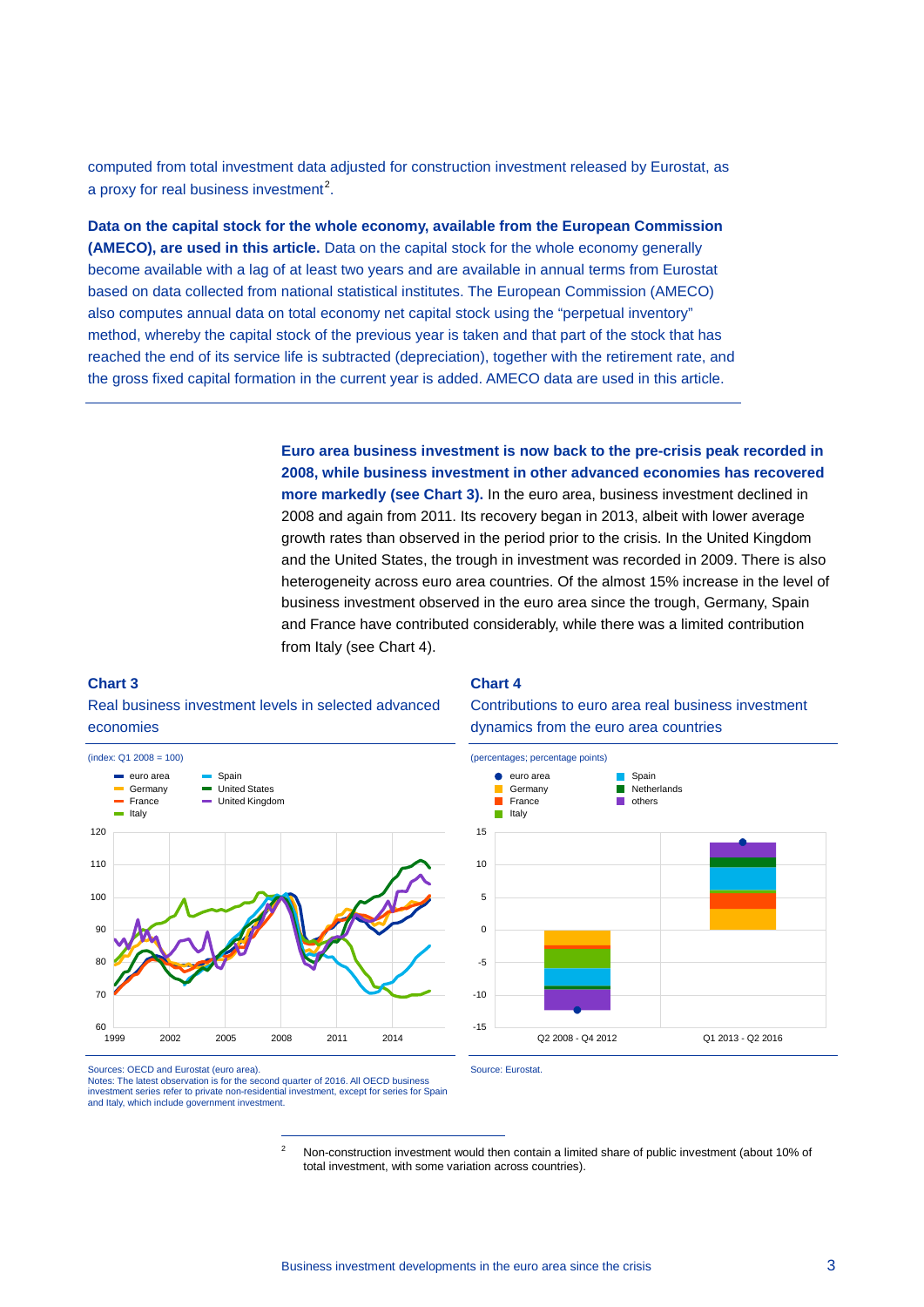Ratio of real business investment to value added in the euro area and the largest euro area countries



Source: Eurostat and ECB calculations.

Notes: The latest observation is for the second quarter of 2016. The long-term average ratio calculated over the period is 6.9. Business investment is proxied by investment in machinery, equipment and weapons systems (the latter cannot be deducted).

-

# **The ratio of euro area real business investment to value added has now surpassed its long-term**

**average.** The real investment share to value added, which gives a measure of the size of investment in the overall economy, tends to be pro-cyclical over time (see Chart 5). The business investment ratio has also been generally higher in Germany and Spain than in France, as the latter is a more service-intensive economy. The dispersion across the ratios of the largest euro area countries peaked before the crisis but has since fallen back to a lower constant level. From a longer perspective, the euro area ratio and those of other advanced economies trended upwards prior to the crisis for several reasons.<sup>[3](#page-3-0)</sup> A combination of lower cost of finance, increases in replacement investment and technological progress in ICT and the investment goods sector – leading to a fall in the relative price of investment goods – spurred investment in real terms. In some countries, such as Spain, the increase may have also reflected higher expected marginal returns on

investment related to a perceived strength in the underlying trend growth rate of the economy. In some countries "over-investment" may have occurred, for instance during the widespread ICT boom in the late 1990s, resulting in "excess capital stock" on the back of unrealistic expectations of firms' marginal returns. During the global financial crisis – and again in the sovereign debt crisis – investment fell much more than value added. In the aftermath of the crisis the ratio started to rise in the euro area, as a normal feature of the cyclical recovery, and has now surpassed its long-term average.<sup>[4](#page-3-1)</sup>

**A breakdown of euro area investment by asset classes shows that changes in investment in machinery and equipment contributed mostly to the swings in business investment over the past decade.** Machinery and equipment investment arises largely in the corporate sector and is hence a close proxy for business investment. During the recovery since 2013, investment in machinery and equipment (of which transport equipment constitutes about one-quarter) made up most of the total increase in investment, while intellectual property products contributed to the remaining share (see Chart 6). Investment in equipment is gradually recovering and

<span id="page-3-1"></span><span id="page-3-0"></span><sup>&</sup>lt;sup>3</sup> See also Rodriguez Palenzuela, D. and Dees, S., ["Savings and investment behaviour in the euro area",](https://www.ecb.europa.eu/pub/pdf/scpops/ecbop167.en.pdf) *Occasional Paper Series*, No 167, ECB, Frankfurt am Main, January 2016*.*

<sup>4</sup> Long-term averages are not to be confused with "optimal" investment levels, and comparisons between countries and across time warrant caution. Countries have different equilibrium ratios of investment to value added, reflecting diverse levels of economic development and different economic structures. Economies are also subject to structural changes over time. For instance, there may be a structural compositional change of value added by which the share of labour income increases as the economies become more service-intensive and less capital-intensive (see OECD Economic Outlook, Vol. 2015/01).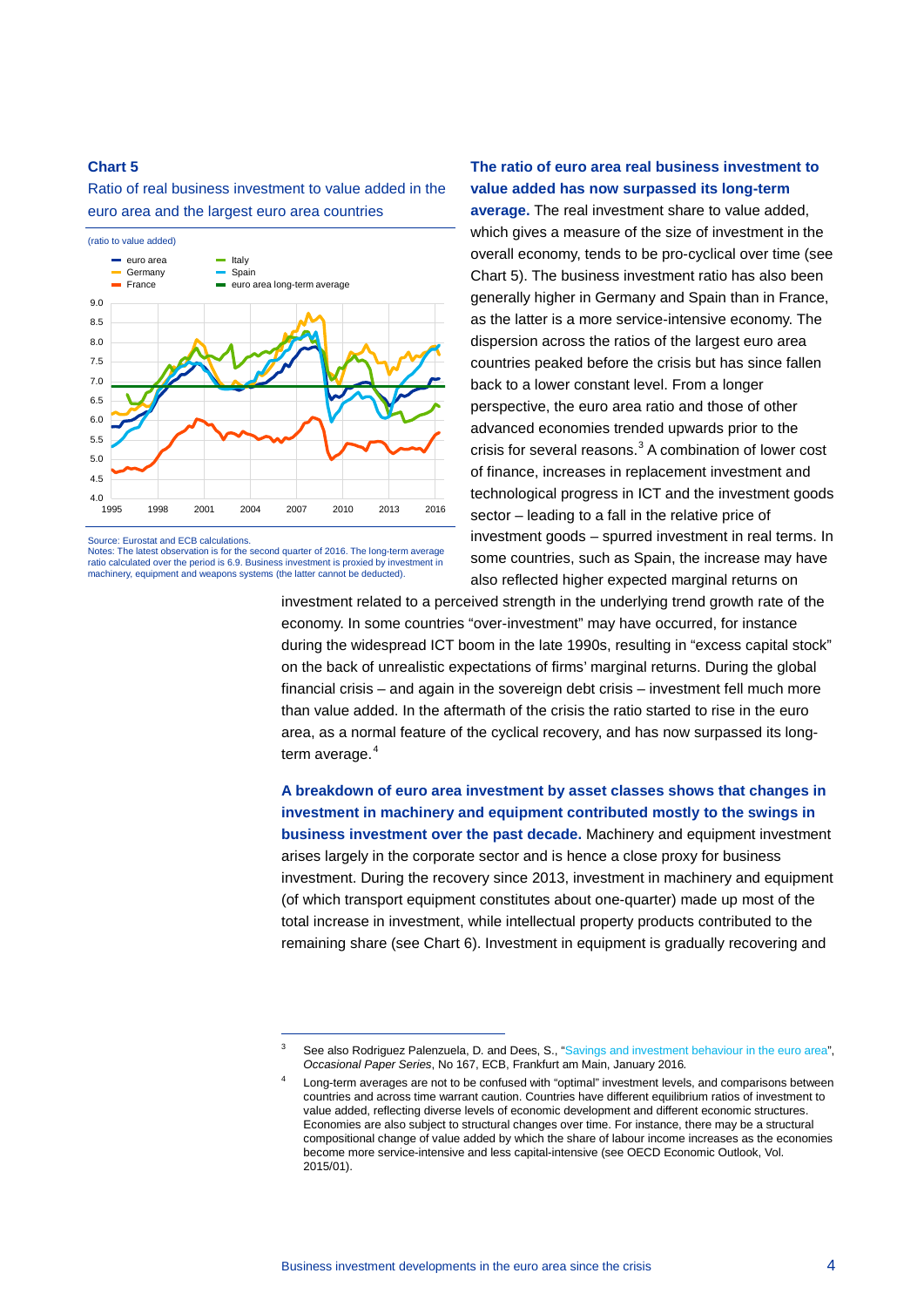is expected to return to its pre-crisis level, while investment in intellectual property products<sup>[5](#page-4-0)</sup> has proved relatively resilient throughout the past decade.

#### **Chart 6**

# Breakdown of euro area real business investment by asset classes



Notes: The latest observation is for the second quarter of 2016. The relative shares in business investment for 2015 are given in brackets.

<span id="page-4-0"></span>-

**The decline in the growth rate of fixed capital formation has led to a deceleration in the growth of euro area capital stock since 2008, which is unprecedented in a historical perspective (see Chart 7).** The capital stock, measuring the value of all fixed assets in use, can be derived from cumulated investment adjusted for the technological content of capital goods, relative price trends of capital goods and the depreciation rate. The growth rate of the total economy capital stock for Italy and Spain slowed significantly after the crisis, particularly in Italy, where the capital stock has declined since 2013. Diminishing contributions from the capital stock have weighed on potential output growth in these countries over recent years. The slowdown in capital stock growth has been less pronounced in France and hardly visible in Germany.

# **Meanwhile, the capital stock depreciation rate has flattened somewhat since the crisis, suggesting a slowdown in the consumption of fixed capital (see Chart 8).** Depreciation rates are generally higher for

ICT goods than for machinery and equipment (which in turn are higher than for dwellings). Regarding their dynamics, the depreciation rates for the whole economy have levelled out since 2008 in France and Italy, and also in the euro area, albeit in a less pronounced manner. In Germany the flattening took place somewhat later – around 2012. Only in Spain does the depreciation rate seem to have risen since 2008, which may be related to compositional changes in the capital stock, associated with the shrinking construction sector. The change in the euro area depreciation rate with respect to its pre-crisis dynamics may be related to the decline in the capacity utilisation rate and the decreased "wear and tear" of assets. Lower or slower-growing depreciation rates, ceteris paribus, would suggest less need for replacement investment to maintain the level of the capital stock.

<sup>5</sup> Shares of intellectual property products to value added have constantly increased in the euro area countries over recent decades and currently range from above 5% of value added in France to about 3% in Italy. According to ESA 2010, investment in intellectual property products mainly comprise research and development expenditure, as well as computer software, databases, literary or artistic originals and mineral exploration.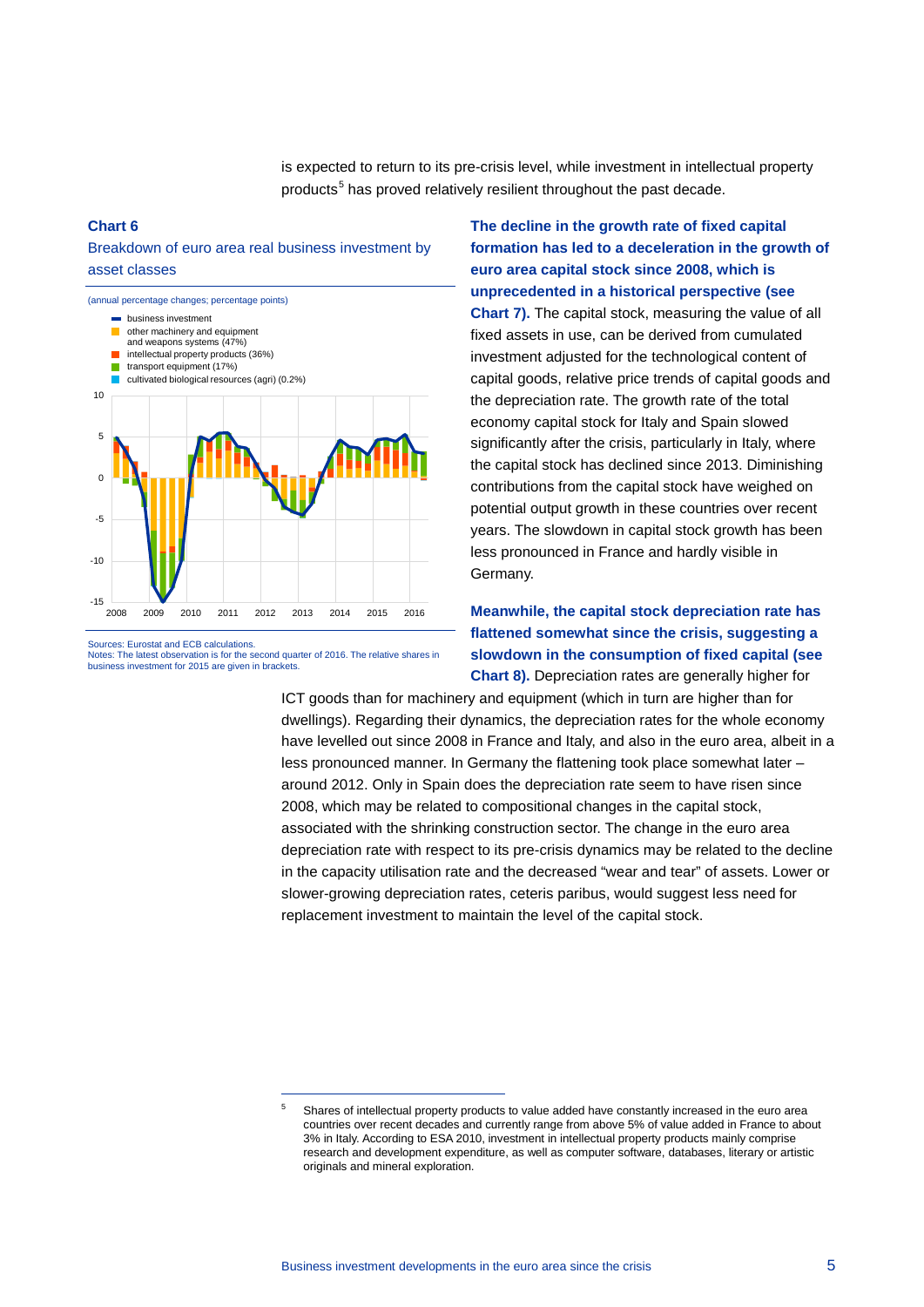Total net capital stock growth in the euro area and the largest euro area countries



Source: European Commission (AMECO).

Notes: The latest observation is for 2016 (partial projection) for European Commission data. The total net capital stock at constant prices is derived from the previous year's capital stock adjusted for real consumption of capital.

Derived depreciation rates for total economy for the euro area and the largest euro area countries

**Chart 8** 



Sources: European Commission (AMECO) and ECB calculations. Notes: Derived from the net capital stock equation in which the capital stock at (t) equals capital stock (t-1)\*(1-delta (t)) + investment (t), where delta is a proxy of the depreciation rate, although also covering the retirement rate

# **Fixed capital formation also increases the productive capacity of the economy by boosting labour productivity.** During the crisis, productivity growth in the euro area was dampened by the weak contribution of investment to capital deepening (see Box 2).

# **Box 2**

### Investment and productivity – a comparison of the euro area and the United States

**In the aftermath of the crisis, the slow rebound in euro area investment may further constrain the euro area's ability to boost its long-term lacklustre productivity growth, as investment is a major driver of capital deepening and thus, in turn, an important driver of labour productivity growth.** Capital deepening refers to the process of increasing the capitallabour ratio by giving labour more capital to work with. However, capital deepening may also occur with little net investment in times when strong labour shedding mechanically increases the ratio of the capital stock to a depleted workforce. Charts A and B show that, in advance of the crisis, US capital deepening had been increasing at roughly twice the pace of that of the euro area owing, in part, to a markedly higher rate of investment in the United States over the pre-crisis years. With the onset of the crisis, strong labour shedding in both economies helped to mitigate the impact of the notable slowdown in the rate of investment on capital deepening on both sides of the Atlantic. Indeed, for the euro area, the marked reversal in the earlier robust rate of employment growth led to an *increase* in the rate of capital deepening over the course of the main crisis years, despite the strong decline in the rate of investment.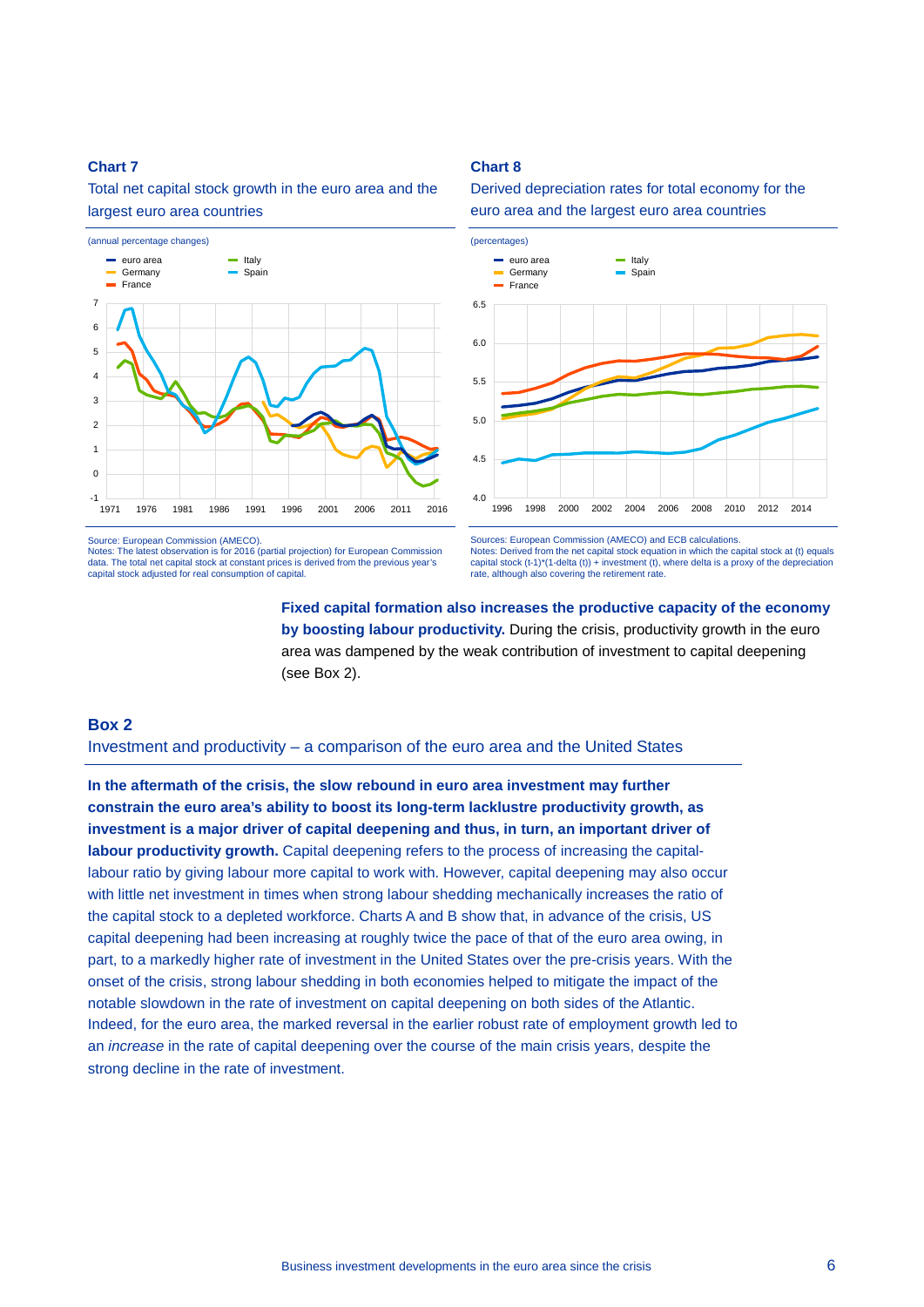#### **Chart A**



# **Chart B**



### Capital deepening in the United States

Sources: European Commission (AMECO) and ECB calculations.

<span id="page-6-0"></span>-

Sources: European Commission (AMECO) and ECB calculations.

**Despite the rebound in euro area activity since the first quarter of 2013, euro area capital deepening has barely increased during the economic recovery.** A similar stagnation has also occurred in the United States. As the charts show, US investment rebounded more strongly towards pre-crisis rates of increase, while euro area investment remains markedly subdued. In part, this reflects the longer, and stronger, recovery in broader activity in the United States, following the deep but short-lived contraction experienced during the Great Recession of 2008-09. Despite this difference, however, the rate of capital deepening in both economies has been limited, since 2013, by proportionally similar offsetting effects from robust employment growth.<sup>[6](#page-6-0)</sup>

**Labour productivity growth in the euro area has been weak due to both capital deepening and growth in total factor productivity.** Overall, it is the combined effects of capital deepening and wider "intangible" technological and organisational progress, known as total factor productivity, which determine the pace of an economy's labour productivity growth. The euro area's lacklustre productivity performance in comparison with that of the United States has been a matter of concern to policymakers for the best part of two decades.<sup>[7](#page-6-1)</sup> Charts C and D use a standard growth accounting framework to decompose euro area and US labour productivity growth over the course of Economic and Monetary Union (EMU) into the respective contributions stemming from capital deepening and total factor productivity. These show that, in the post-crisis period, a marked decline in capital deepening has contributed significantly to the slowing in productivity growth in both economies compared with pre-crisis rates.

<sup>6</sup> See the article entitled "The employment-GDP relationship since the crisis", *Economic Bulletin*, Issue 6, ECB, 2016. In the United States, the contribution to labour productivity growth from capital deepening – when measured in five-year rolling averages – was negative in 2014 and 2015.

<span id="page-6-1"></span><sup>7</sup> Taking a longer-term perspective, the picture looks bleaker still, as productivity growth – measured as a five-year rolling average – has been slowing in both economies since the early 2000s. In the United States, the last five years represent the period with the lowest rate of productivity growth since the 1950s.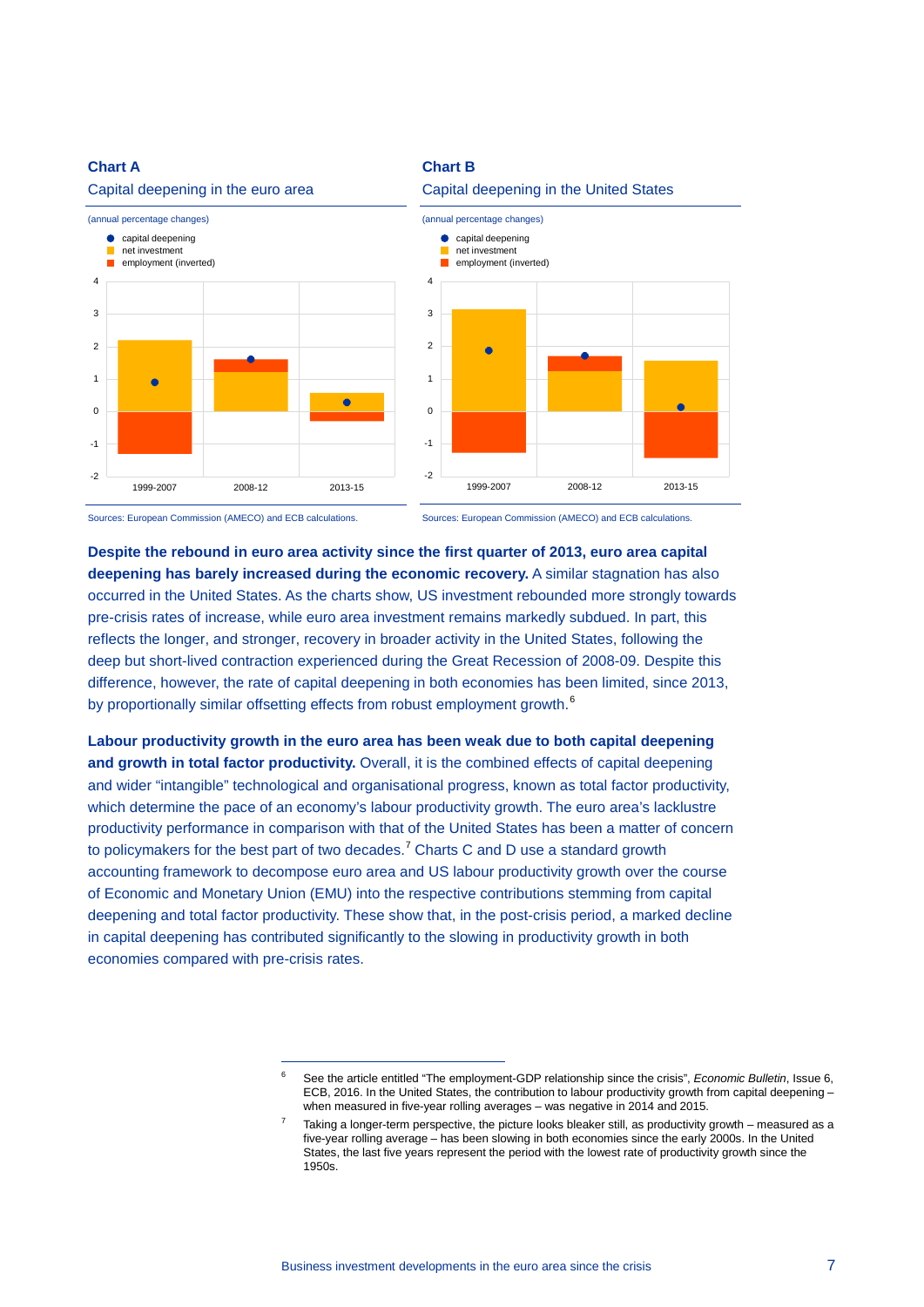#### **Chart C**

## Labour productivity growth decomposition for the euro area



#### **Chart D**

# Labour productivity growth decomposition for the United States



Sources: European Commission (AMECO) and ECB calculations.

<span id="page-7-0"></span>-



# Drivers of investment

**In the most common economic theories**[8](#page-7-0) **, the level of firms' desired capital stock is determined by expectations of returns or planned production levels, the cost of financing and the availability of funding, but also industrial structure and business friendliness.** In reality, business investment is determined by a range of factors with complex and multiple interactions, which are not easy to disentangle. In this section we will review some of these factors, notably growth expectations, capacity utilisation, profits, uncertainty, financing conditions and institutional and regulatory variables, and the extent to which they have contributed to the recovery in business investment.

**The cyclical upturn in demand, shrinking spare capacity and improving corporate profits are supporting business investment.** The decline in expected long-term GDP growth in the euro area – which accelerated during the crisis and is likely to have contributed to the decline in investment – seems to have come to a halt in recent years (see Chart 9). Demand conditions, as reflected in overall activity and capacity utilisation, also matter significantly for investment decisions throughout the business cycle. The perceived large spare capacity during the crisis has gradually shrunk, particularly in the manufacturing industry (see Chart 10). In addition,

<sup>8</sup> For instance, according to Keynes, investment decisions are driven by firms' expectations of the profitability of investment. The accelerator model predicts that investment is proportional to the increase in output in the coming period. The financial accelerator model features capital markets operating under imperfect information, resulting in firms' preferring to retain funds to finance investment projects. Tobin argued that firms' investment levels should depend on the ratio of the present value of installed capital to the replacement cost of capital, a ratio called Tobin's q.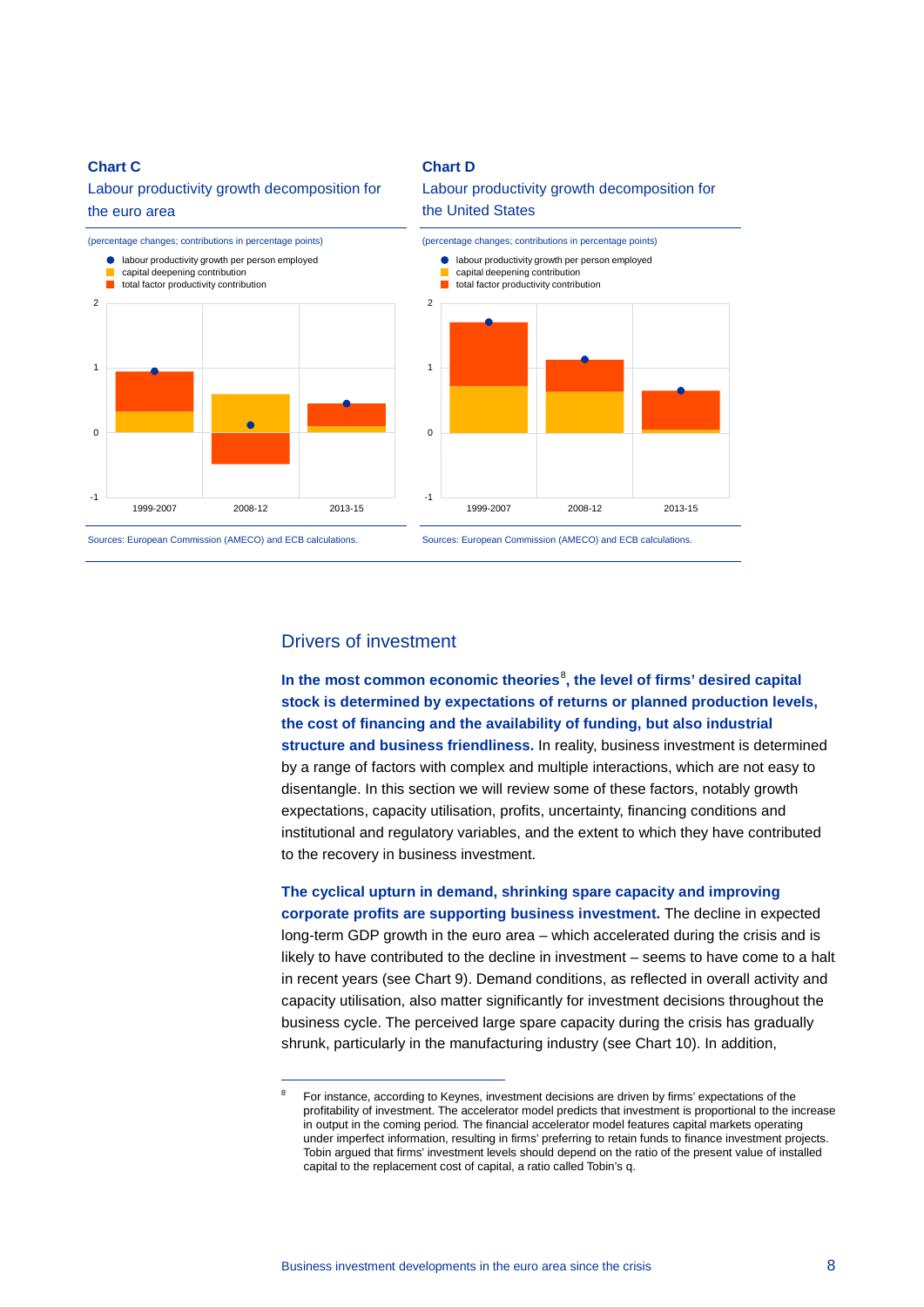corporate profits have grown over recent years, pointing to firms' increased capacity to finance investment with internal means (see Chart 11). Such increases are widespread across the largest euro area countries and suggest readily available cash when investment opportunities occur.<sup>[9](#page-8-0)</sup> Higher retained earnings have been enabled by lower net interest payments, wage moderation and conservative dividend payments.<sup>[10](#page-8-1)</sup> Moreover, the high financial uncertainty<sup>[11](#page-8-2)</sup> that could also lead firms to postpone investment decisions<sup>[12](#page-8-3)</sup> and that prevailed during the recent crisis has now significantly diminished (see Chart 12).

**Chart 10**

## **Chart 9**

Expected real GDP growth in six to ten years in the euro area and the largest euro area countries



-

Source: Consensus Economics. Note: The latest observation is for October 2016.





Sources: European Commission and ECB calculations.

Notes: The series on the demand situation is derived as the inverse of the European Commission's series on demand as a constraining factor for production in the capital goods sector. The latest observation is for the third quarter of 2016.

<span id="page-8-0"></span><sup>&</sup>lt;sup>9</sup> NFCs have continued to increase their cash holdings in recent quarters to a new record high (see Chart 19). See also the box entitled "Trends in the external financing structure of euro area nonfinancial corporations", *Economic Bulletin*, Issue 5, ECB, 2016.

<sup>10</sup> See European Commission, *Quarterly report on the euro area*, Volume 13, Issue 1, April 2014.

<span id="page-8-2"></span><span id="page-8-1"></span><sup>11</sup> See Bloom, N. et al., "Uncertainty and Investment Dynamics", 2007.

<span id="page-8-3"></span><sup>&</sup>lt;sup>12</sup> See, for instance, Bonciani, D. and van Roye, B., "Uncertainty shocks, banking frictions and economic activity", *Working Paper Series,* No 1825, ECB, Frankfurt am Main, July 2015.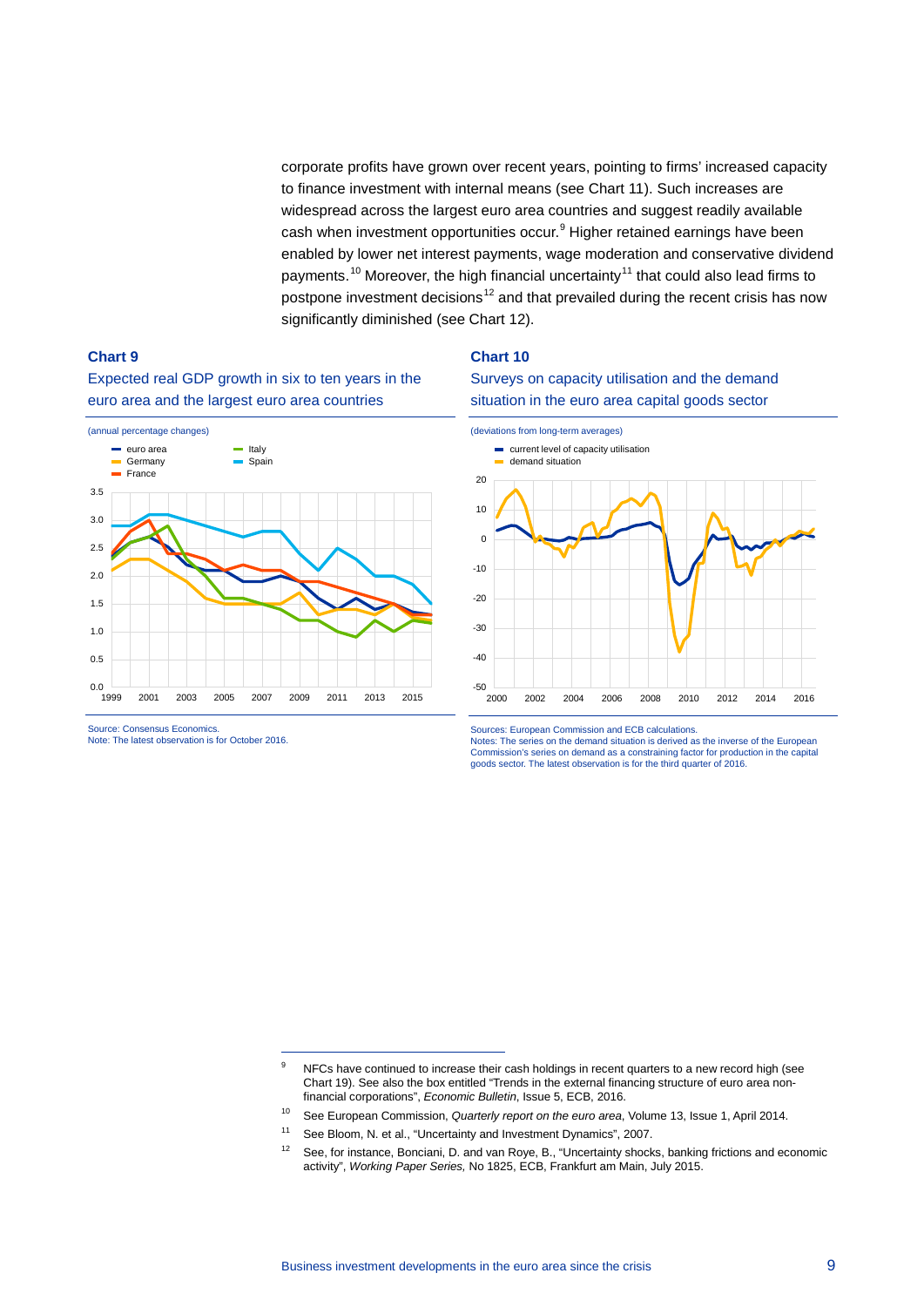Total economy gross operating surplus in the euro area and the largest euro area countries



Sources: Eurostat and ECB calculations. Note: The latest observation is for the second quarter of 2016.

#### **Chart 13**

#### Nominal cost of external financing for euro area NFCs

(percentages per annum) **s** overall cost of financing short-term cost of lending indicator  $\blacksquare$ long-term cost of lending indicator  $\overline{\phantom{0}}$ cost of market-based debt cost of equity10 9 8 7 6 5 4 3  $\overline{2}$ 1  $0$ <br>2004 2004 2006 2008 2010 2012 2014 2016

Sources: Thomson Reuters Datastream, Merrill Lynch, ECB and ECB calculations. Notes: The overall cost of financing for NFCs is calculated as a weighted average of the cost of bank lending, the cost of market-based debt and the cost of equity, based on the respective amounts outstanding derived from the euro area accounts. The cost of equity estimates are based on a three-stage dividend discount model. The latest observation for the overall cost and lending rates is for August 2016, whereas the latest observation for the cost of market-based debt and quoted equity is for 14 October 2016.

## **Chart 12**

#### Euro area uncertainty



Source: ECB.

Notes: The light-orange shaded areas represent periods of recession according to the CEPR classifications. The solid blue line represents the median of the measures and the grey area represents the range of macroeconomic uncertainty indices. The latest observation is for September 2016.

**Financing costs for euro area non-financial corporations (NFCs) have become increasingly supportive of business investment since the crisis, largely as a result of expansionary monetary policy measures.** The overall nominal cost of external financing for euro area NFCs has trended downwards since 2012 and is currently standing at a historically low level (see Chart 13). Initially, the fall was mostly driven by a decline in the cost of equity financing, mirroring lower risk premia and the recovery in equity prices, but costs of equity have become more volatile since 2015. In addition, supported by the ECB's monetary policy, the cost of bank lending and market-based debt financing has continued to decline until very recently. The fall in the cost of debt financing has been broadbased across euro area countries (see Chart 14). However, despite very low interest rates, the monetary transmission channel has been impeded during the crisis period, as firms have not been able to take full advantage of low interest rates to invest more. Indeed, banks tightened credit standards markedly between mid-2007 and early 2009, and again between mid-2011

and early 2012 (see Chart 15). The results from Bayesian VAR models and a timevarying VAR model also suggest that restrictions in bank loan supply were responsible for reducing NFC credit growth significantly in 2009 and 2010, as well as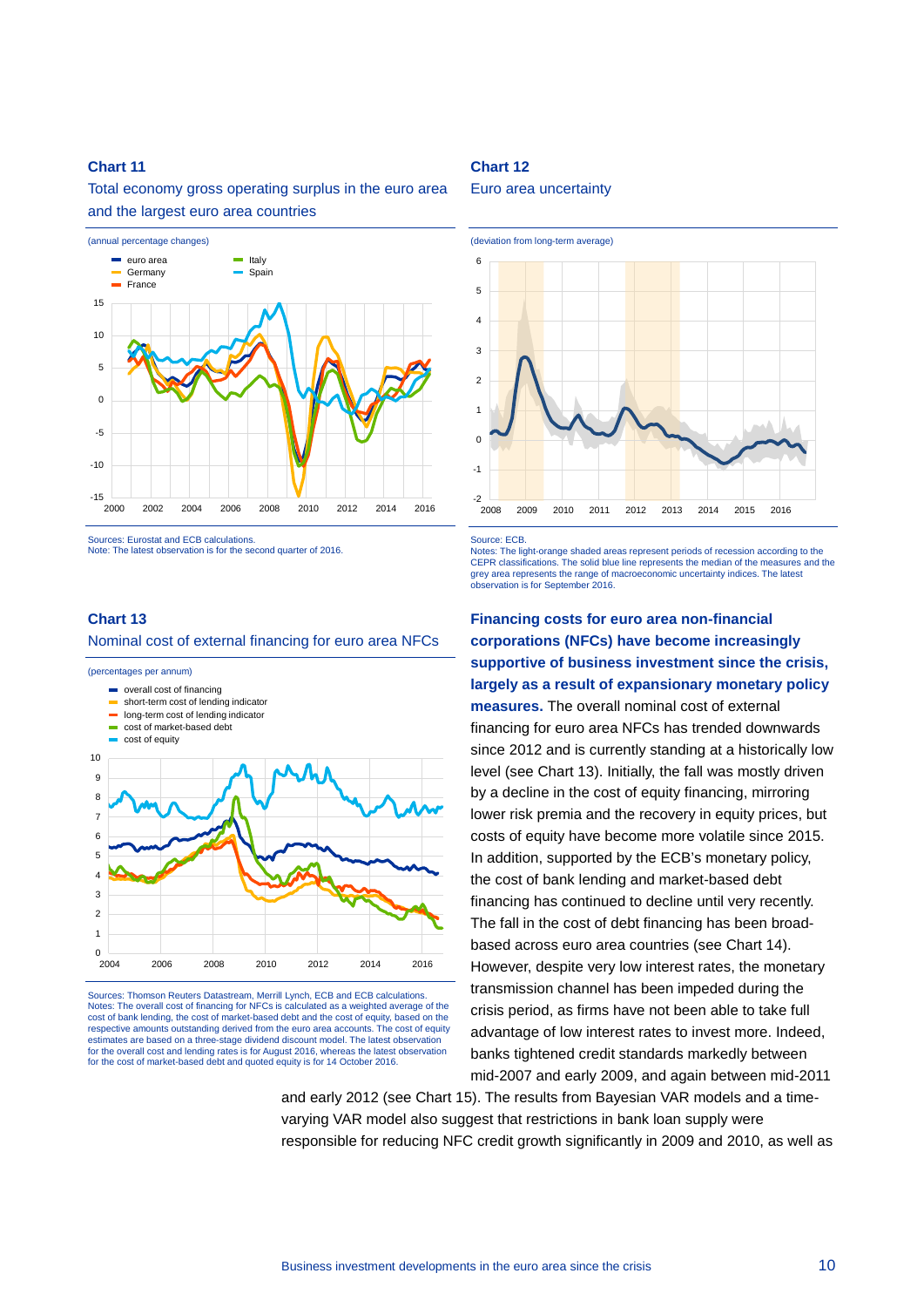between 2012 and 2014.<sup>[13](#page-10-0)</sup> However, financial fragmentation has receded and banks' balance sheets have strengthened significantly over the last couple of years. As a result, bank lending conditions have improved markedly and credit supply-driven shocks are now estimated to contribute positively to loan growth. See Box 3 on the survey evidence regarding the impact of financial constraints on the investment behaviour of euro area NFCs.

#### **Chart 14**

Nominal cost of debt financing for NFCs in selected euro area countries



#### **Chart 15**

Changes in credit standards applied to the approval of loans or credit lines to NFCs in selected euro area countries



Notes: The nominal cost of debt financing for NFCs is calculated as a weighted average of the cost of bank lending and the cost of market-based debt, based on their respective amounts outstanding derived from the ECB monetary financial institutions' balance sheet items statistics and the ECB securities issue statistics. The latest observation is for August 2016.

-



Notes: Tightening of credit standards (+) / easing of credit standards (-). The latest observation refers to the July 2016 euro area bank lending survey.

# **Box 3**

Recent business investment developments from the perspective of firm-level survey data

<span id="page-10-1"></span><span id="page-10-0"></span>**An indicator of credit constraints constructed from firm-specific survey replies suggests that credit constraints are declining.** The ECB and European Commission Survey on the access to finance of enterprises<sup>[14](#page-10-1)</sup> can help to explain the recent dynamics of business investment in the euro area by linking the investment decisions of firms to their perceptions regarding the business environment and to their financial situation. A firm is considered "credit constrained" whenever (i) it applied for a bank loan or credit line and its application was (either wholly or partly) denied, (ii) it

Sources: Markit iBoxx, ECB and ECB calculations.

<sup>13</sup> See Altavilla, C., Giannone, D. and Lenza, M., "The financial and macroeconomic effects of OMT announcements", *Working Paper Series*, No 1707, ECB, Frankfurt am Main, August 2014; Altavilla, C., Darracq Paries, M. and Nicoletti, G., "Loan supply, credit markets and the euro area financial crisis", *Working Paper Series*, No 1861, ECB, Frankfurt am Main, October 2015; and Gambetti, L. and Musso, A., "Loan Supply Shocks and the Business Cycle", *Journal of Applied Econometrics*, 2016, forthcoming.

<sup>&</sup>lt;sup>14</sup> Th[e Survey on the access to finance of enterprises](http://www.ecb.europa.eu/stats/money/surveys/sme/html/index.en.html) provides evidence on changes in the financial situation, financing needs and access to external financing of small and medium-sized enterprises (SMEs) in the euro area, and compares it with that of large enterprises. The survey started in 2009 but this box covers the period from April 2014 (survey round 11) to March 2016 (survey round 14), when a specific question on investments in property, plant or equipment was included.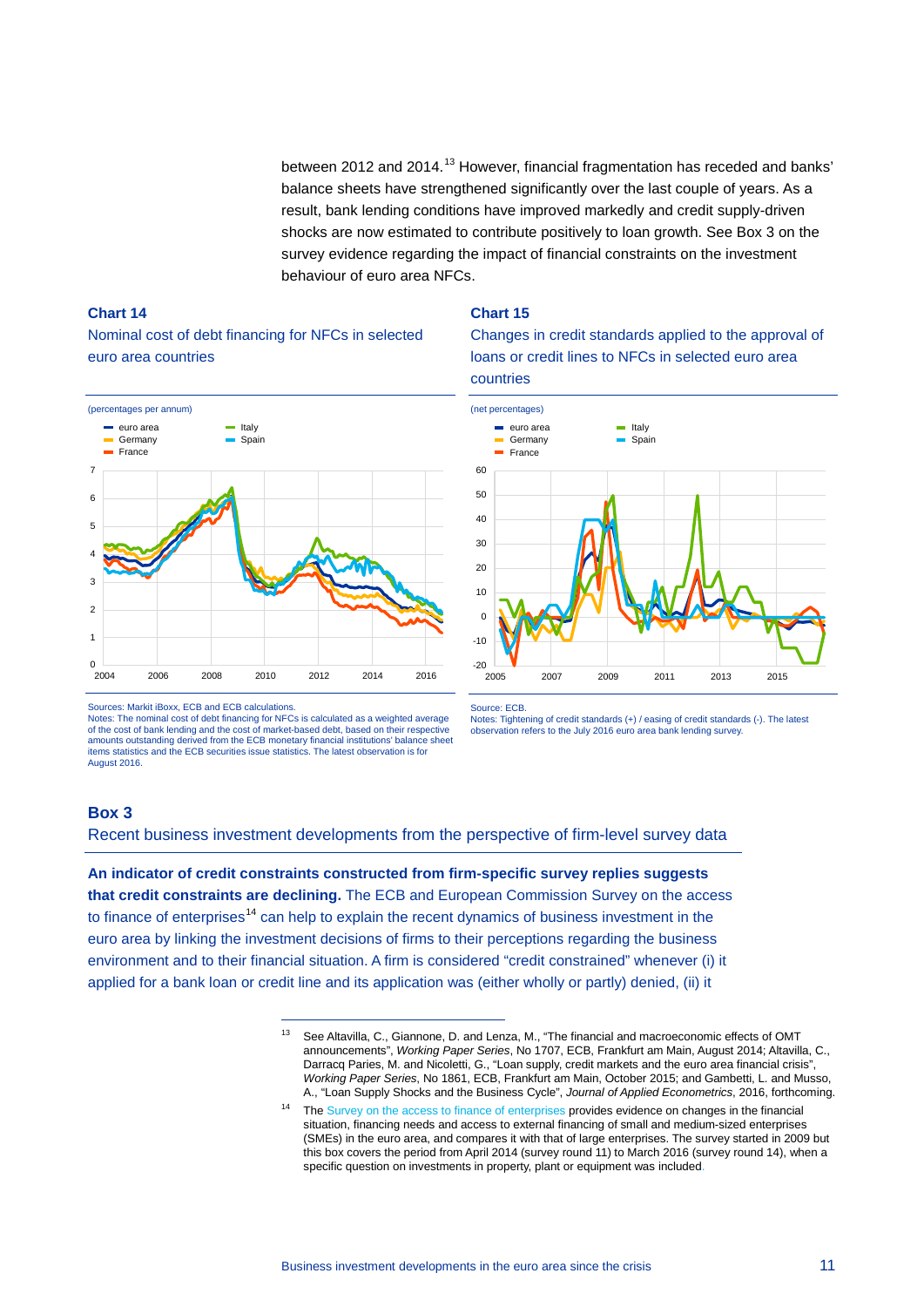refused the loan because the associated costs were too high, or (iii) it was discouraged from applying for a bank loan although it needed it. The indicator fell to 11% of SMEs and 6% of large firms in March 2016, from 16% and 8%, respectively, two years before.

**Survey evidence suggests that a lack of financing may still act as a drag on investment.**

Among firms that have increased investment during the preceding six months, financially unconstrained non-financial corporations (NFCs) report increasing investments almost twice as often as enterprises facing constrained access to credit (see Chart A).

### **Chart A**



Increase in investment of euro area NFCs by firm size and by the credit constraints index

Sources: ECB and European Commission Survey on the access to finance of enterprises.

-

Notes: Firm size is defined in terms of employees. "Micro-small firms" refers to those firms having from 1 to 49 employees, while "medium-large firms" are those which have 50 or more employees. The credit constraints index is calculated as the sum of the percentages of firms that (i) applied for a bank loan or credit line and their application was (either wholly or partly) denied, (ii) refused the loan because the associated costs were too high or (iii) were discouraged from applying for a bank loan although they needed it.

### **Econometric analysis provides further insights on the determinants of investment.** To

<span id="page-11-0"></span>analyse the determinants of investment, a dummy variable, which takes the value 1 if the firm has reported increases in investment in the preceding six months or 0 if not, is regressed on a set of factors. These are firm-specific factors related to the company's financial situation, capital structure and demographics, as well as factors related to its business environment<sup>15</sup>. Furthermore, the credit constraints indicator is added as an explanatory variable, while a set of other variables control for the intensity of problems encountered by firms in their daily business activity, for instance finding customers, competition or regulation<sup>[16](#page-11-1)</sup>. The analysis only considers firms that either applied for a bank loan or were discouraged from applying.

<sup>15</sup> A first set of variables controls for size, age, turnover classes and whether firms are independent or family-owned. A second one controls for the financial situation of firms in terms of sales, profitability and own capital, as well as for firms' perceptions related to the general economic outlook and credit availability. All these variables are binary and set equal to 1 if there is an improvement in the factor. In addition, a third set of variables takes into consideration various sources of finance – either internal or external, such as retained earnings, grants, bank products, trade credit and market-based instruments – used by firms to run their business.

<span id="page-11-1"></span> $16$  Firms are asked to rate factors that they see causing concerns for their businesses on a scale from 1 (not at all important) to 10 (extremely important). Such factors include "Finding customers", "Competition", "Access to finance", "Cost of production", "Availability of skilled labour" and "Regulation".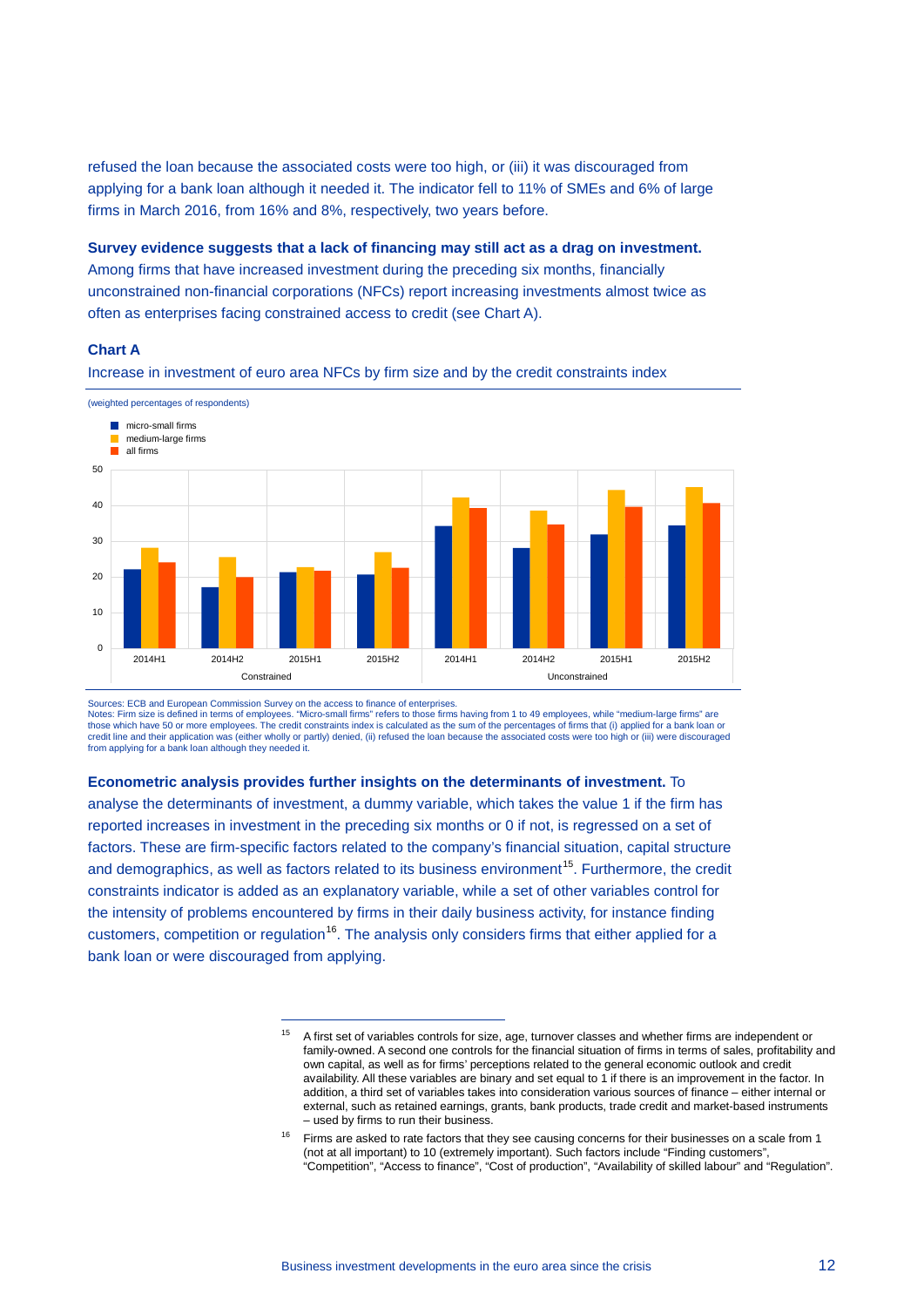#### **Chart B**



#### Factors affecting the likelihood of euro area NFCs increasing investment

Sources: ECB and European Commission Survey on the access to finance of enterprises and ECB calculations. Notes: The dependent variable is a binary one that takes the value 1 if the firm has reported increases in investment in the preceding six months or 0 if not. Only statistically significant coefficients are reported, with the exception of the various sources of finance, which are not reported in the chart. Estimates are based on weighted probit regressions (see the [Survey on the access to finance of enterprises](http://www.ecb.europa.eu/stats/money/surveys/sme/html/index.en.html) for an explanation of the weights used). The regressions include<br>country/industry fixed effects and time fixed effects, and error 12 euro area countries

**Generally, very young firms, as well as firms with better growth perspectives and more own capital, are more likely to report increased investment.** This follows from Chart B, where the bars indicate the marginal increase in the predicted probability of a representative firm increasing investment due to a given factor. For example, the chart shows that young firms (less than two years old) signal increases in investment with an 11% higher probability. This probability of increased investment is 10% higher for firms with a better economic outlook. Moreover, the availability of bank loans raises the probability of increasing investment by 5%, while the impact of improvements in the general economic environment is somewhat smaller (3%). By contrast, being credit constrained has a large negative impact on investment, reducing the probability of increases in investment by 7%. There is also evidence that firms signal increases in investment with a 11% higher probability when they report problems in the availability of skilled labour forces, while for firms facing problems in finding customers this probability is reduced by 8%.

**Overall, survey evidence suggests that financial constraints have a negative impact on the investment behaviour of euro area NFCs. At the same time, the credit constraints indicator, and therefore also the negative impact on investment, has declined somewhat over recent years.** Consistently, other data in the Survey on the access to finance of enterprises (see Chart C) show that restrictions in bank loan supply have gradually receded and have led to improvements in the availability of bank financing (loans and bank overdrafts).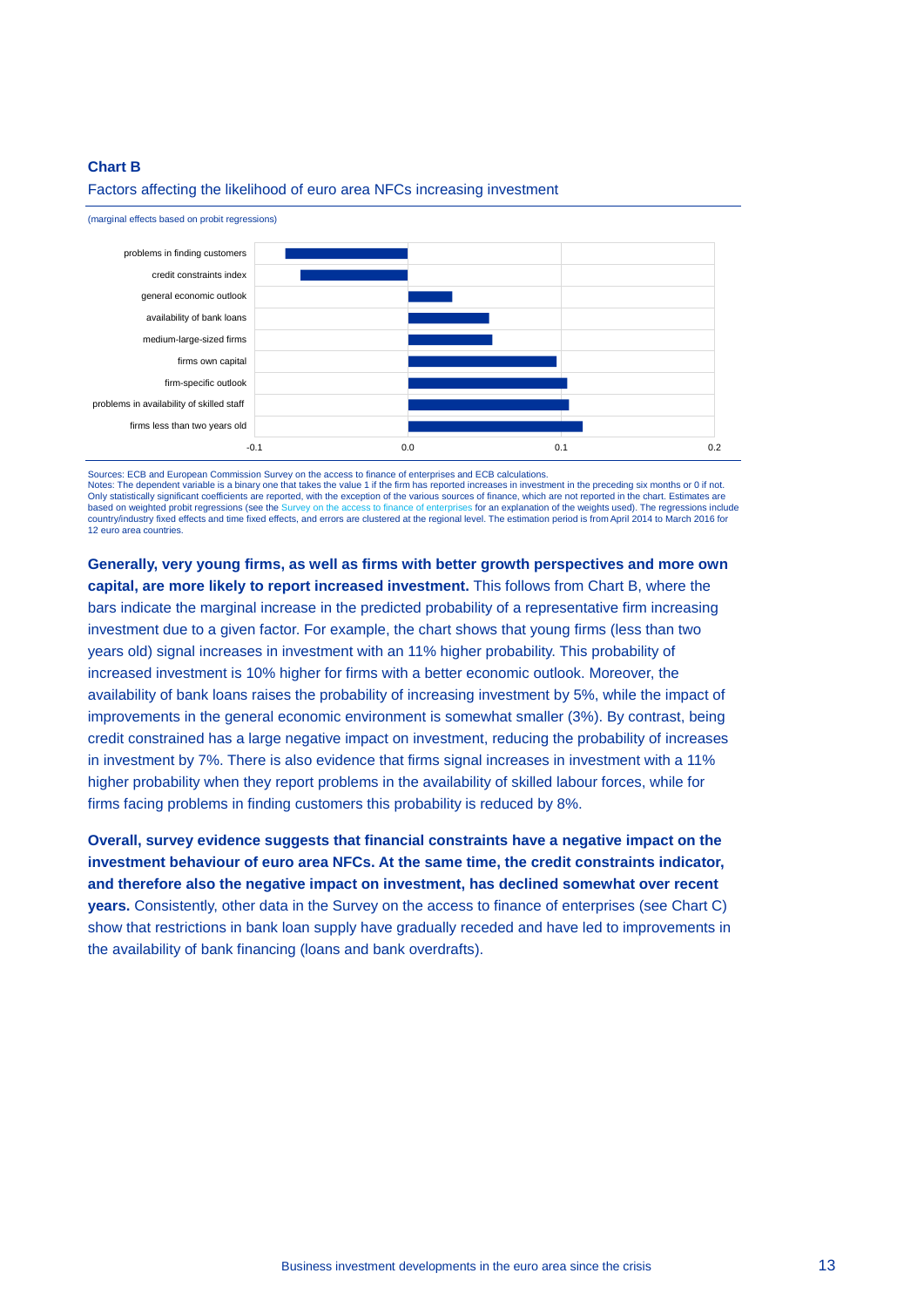### **Chart C**

#### Credit constraints index and availability of bank loans and bank overdrafts



(preceding six-month period; percentage of respondents, left-hand scale; net percentage of respondents, right-hand scale)

Sources: ECB and European Commission Survey on the access to finance of enterprises. Note: base: left-hand scale, all enterprises; right-hand scale, enterprises for which the respective instrument (bank loan or bank overdraft) is relevant.

> **Business investment should also be supported by firms' increasing recourse to external sources of financing as a result of lower costs and fewer credit**

**supply restraints.** The annual flow of bank and market-based financing to euro area NFCs has continued to increase in recent quarters and has reached levels similar to those seen in autumn 2011 (see Chart 16). Overall, the recovery in external financing has been supported by the strengthening of economic activity, further declines in the cost of bank lending and market-based debt, the easing of bank lending conditions, as well as a larger number of mergers and acquisitions. At the same time, NFCs' record high liquid asset holdings (which include cash and deposits) have reduced the need for external financing.

#### **Chart 16**

Bank loans, debt securities and quoted share issuance of NFCs in selected euro area countries



Source: ECB.

Note: The latest observation is for August 2016.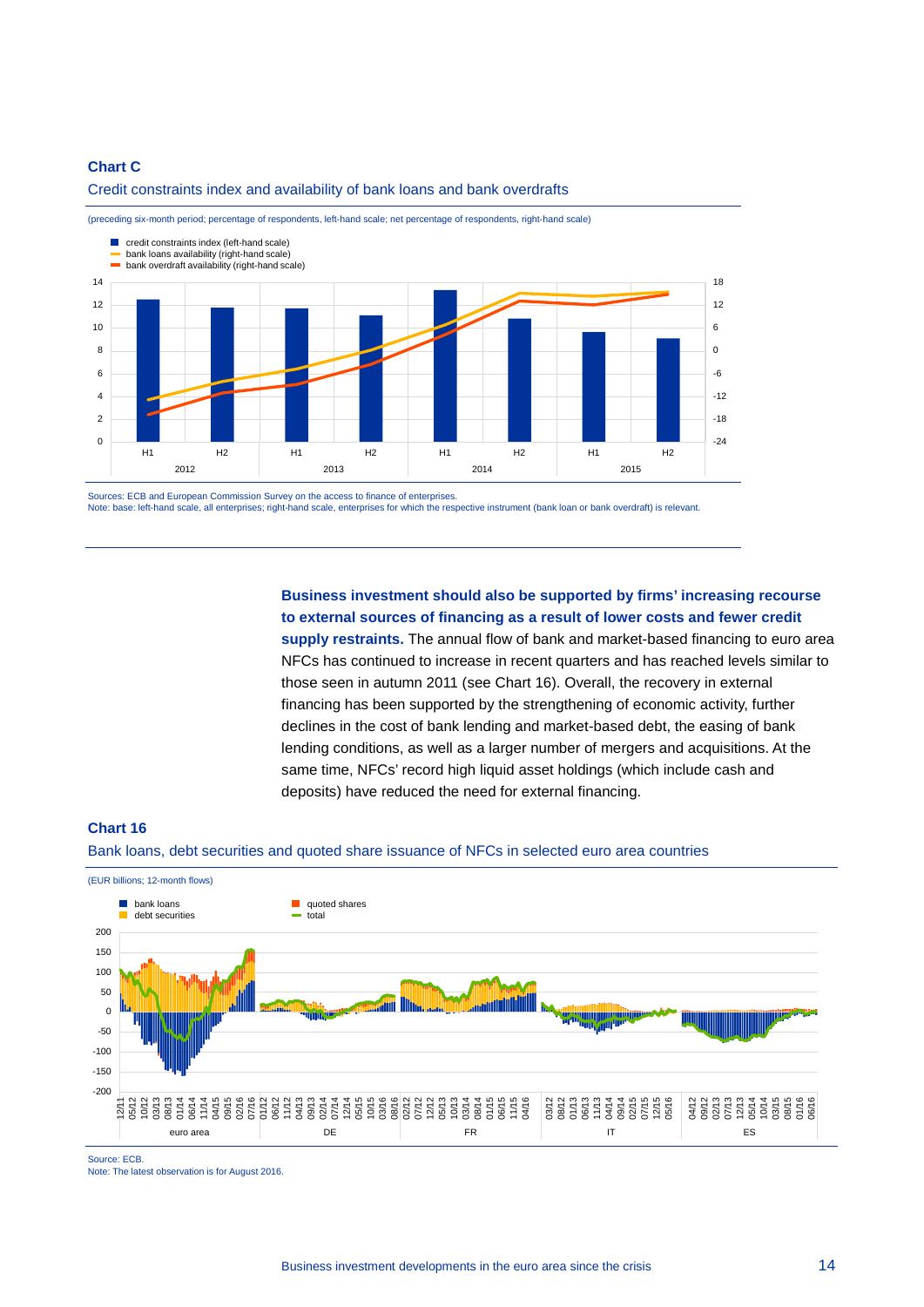Equity-to-net worth of NFCs in selected euro area countries



Sources: Eurostat, ECB and ECB calculations.

Notes: Net worth is at book value and calculated as total assets (sum of financial and non-financial assets) held minus the outstanding amounts of debt liabilities (total liabilities net of shares and other equity issued). Data on non-financial assets for Spain are based on ECB staff estimates. The latest observation is for the second quarter of 2016 for the euro area and for the first quarter of 2016 for the countries.

-

**The measures of the marginal value of capital (Tobin's q) have increased significantly from their post-Lehman and mid-2012 levels (see Chart 17).**[17](#page-14-0)

This signals increased incentives for capital investment. The Tobin's q measures have moderated somewhat since early 2015, but remain significantly above their post-Lehman and mid-2012 levels and should still be supportive of business investment. This is confirmed by the results from a VAR model that includes, as variables, real business investment, real gross operating surplus of NFCs, corporate bond spreads and Tobin's q. The results show that, since early 2014, Tobin's q-driven shocks have increasingly supported business investment growth.<sup>[18](#page-14-1)</sup> This reflects the positive impact of monetary policy, which has reduced macro risk, and thus also corporate default risk in an uncertain environment, and has translated into higher corporate stock prices and improvements in the Tobin's q measures. The fall in the macro and corporate default risk is visible in the observed declines in the expected default frequencies of euro area listed firms and in

corporate bond spreads after early 2009 and again after mid-2012. In recent quarters, the positive contribution from the Tobin's q-driven shocks has declined, following the observed decline in stock prices in the first half of 2016 and the gradual strengthening of debt financing growth.

**The average euro area corporate gross debt ratio remains historically high, which may weigh on investment decisions (see Chart 18).** From a medium-term perspective, high gross debt levels in a number of countries, in combination with possibly higher interest rates, may warrant further deleveraging since a large share of corporate debt is at variable rates. Meanwhile, among the largest euro area countries, the gross debt ratio of NFCs in Spain has fallen considerably since mid-2012 and has reached the average euro area level, benefiting from significant debt write-offs and net redemptions in bank loans. Under severe financial distress conditions – high gross debt levels combined with high perceived default probabilities – NFCs tend to reduce their investment spending significantly. However, firms' record high liquid asset holdings and historically low debt servicing costs should mitigate the possible negative impacts of high debt levels on the economy in the current climate (see Chart 19).

<span id="page-14-1"></span><span id="page-14-0"></span><sup>17</sup> Tobin's q is defined as the equity-to-net-worth ratio, with equity being calculated at market value and net worth at book value.

<sup>18</sup> See Philippon, T., "The Bond Market's q", *The Quarterly Journal of Economics*, Oxford University Press, Vol. 124(3), 2009, pp. 1011-1056, for an assessment of the impact of the b-measure of Tobin's q, instead of the equity-to-net-worth ratio, on business investment growth in the United States in a similar kind of framework.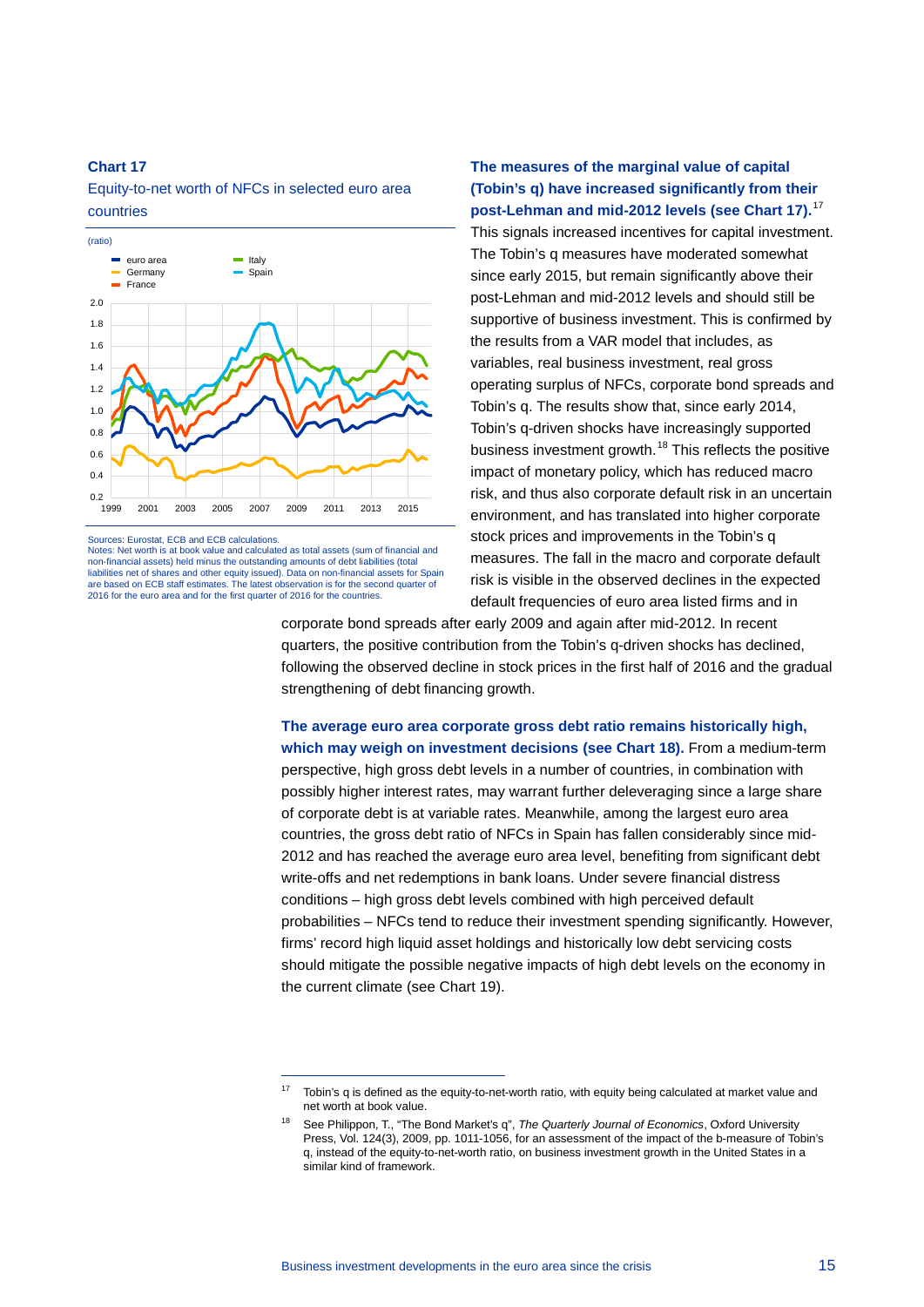

Consolidated gross debt of NFCs in selected euro area countries

#### Sources: Eurostat, ECB and ECB calculations.

Notes: Debt is total loans net of inter-company loans, debt securities issued and pension liabilities. The latest observation is for the second quarter of 2016 for the euro area and for the first quarter of 2016 for the countries.

Cash holdings of NFCs in selected euro area countries



Sources: Eurostat, ECB and ECB calculations. Notes: Cash includes currency and deposits. The latest observation is for the second quarter of 2016 for the euro area and for the first quarter of 2016 for the countries.



**Chart 19**

# **Box 4**

Drivers of business investment through the lens of a VAR model

<span id="page-15-0"></span>-

**Additional insights on the impact of various factors on investment may be gained with the help of a model bringing the main factors together.** This box presents evidence from a VAR model on drivers of business investment, such as real factors and uncertainty.<sup>[19](#page-15-0)</sup> While real factors are found to have supported the recent investment recovery, uncertainty is still weighing on investment growth. For the purposes of the model, "business investment" refers to year-on-year growth in total investment net of housing investment and net of interpolated annual government investment, the latter taken from the AMECO database. "Demand" is GDP adjusted for business investment, "profits" refers to year-on-year growth in total economy gross operating surplus and "investment" represents investment-specific shocks. "Interest rate" refers to NFCs' lending rates and the "uncertainty" measure is the financial volatility index VIX. Shocks are orthogonal and the identification uses Choleski decomposition, where uncertainty is ordered first.

The impulse responses of investment to the variables used in the VAR model show that the variables all have the expected sign and are significant for several periods following the shock.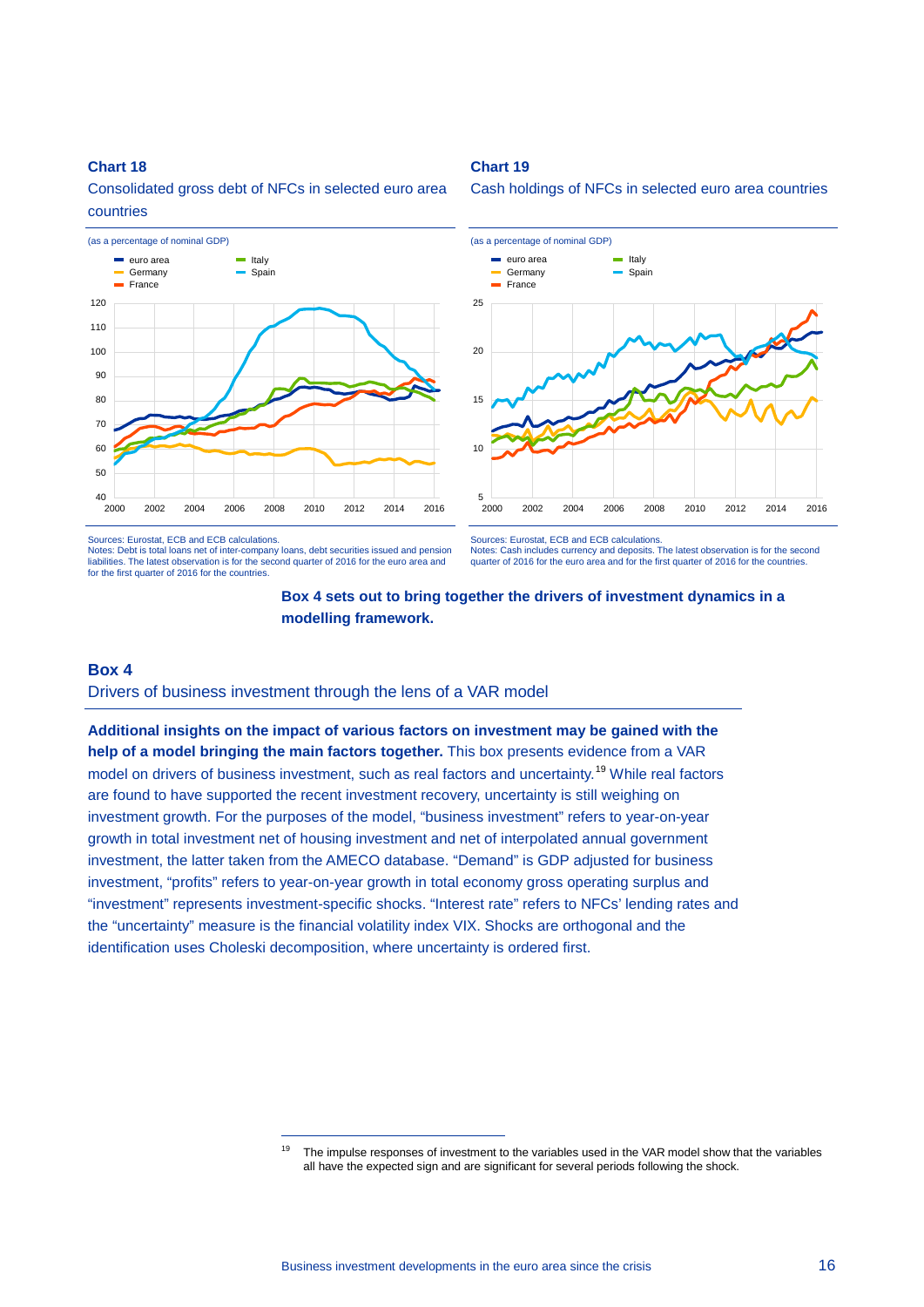### **Chart A**

Breakdown of euro area business investment growth



Sources: Eurostat, European Commission and Thomson Reuters **Datastream** Note: The latest observation is for the first quarter of 2016.

-

**According to the model, the current business investment recovery in the euro area is being driven by profit growth and improving demand.** The results suggest that the investment recovery has been driven by a number of factors that have positively influenced investment at different stages, while some factors have continued to exert a drag. Profit growth seems to be the main driver (see Chart A). A declining negative impact in 2013, followed by an increasingly important positive contribution from improving demand, also supported business investment during the recovery. Reduced uncertainty and falling interest rates, together with the impact of the investment-specific shock, have also periodically been factors supporting the recovery, although uncertainty in this specification has weighed on investment more recently. Some caveats are attached to this type

of estimate, as it is dependent on the choice of data and combination of variables. Still, it is a useful way to describe the time-varying impact of various factors and their relative importance during the investment recovery.

> **Long-term business investment decisions are affected by several institutional and regulatory factors.** Regulatory and institutional factors describe the overall country-specific attractiveness of doing business and cover labour market institutions, product market regulations, tax systems, debt restructuring mechanisms and contract enforcement frameworks, as well as the overall quality of the public administration and the judicial system. $^{20}$  $^{20}$  $^{20}$  Not only can regulatory burdens and poor institutions affect the actual costs of investment projects, but they can also exacerbate the effects of uncertainty for any given future revenue and spending stream. $^{21}$  $^{21}$  $^{21}$  In particular, the creation of new firms can be affected by barriers to entry, for example owing to cumbersome licencing procedures. Additionally, administrative procedures can substantially affect the timing of the authorisation process and the expected costs of the investment. Moreover, highly rigid labour market institutions, which prevent an optimal allocation of labour, can discourage more innovative and risky investments, increase expected project costs and lower the capacity to reallocate and adjust firms' output. Firms' decisions are also very sensitive to the degree of irreversibility of their capital plans. In this respect, an efficient judicial

<span id="page-16-0"></span><sup>&</sup>lt;sup>20</sup> A review of the importance of sound institutions for increasing economic resilience and thus influencing investment decisions can be found in the article entitled "Increasing resilience and long-term growth: the importance of sound institutions and economic structures for euro area countries and EMU", *Economic Bulletin*, Issue 5, ECB, 2016.

<span id="page-16-1"></span>In Bloom et al (2007), factors which increase the irreversibility of capital accumulation tend to make firms more cautious.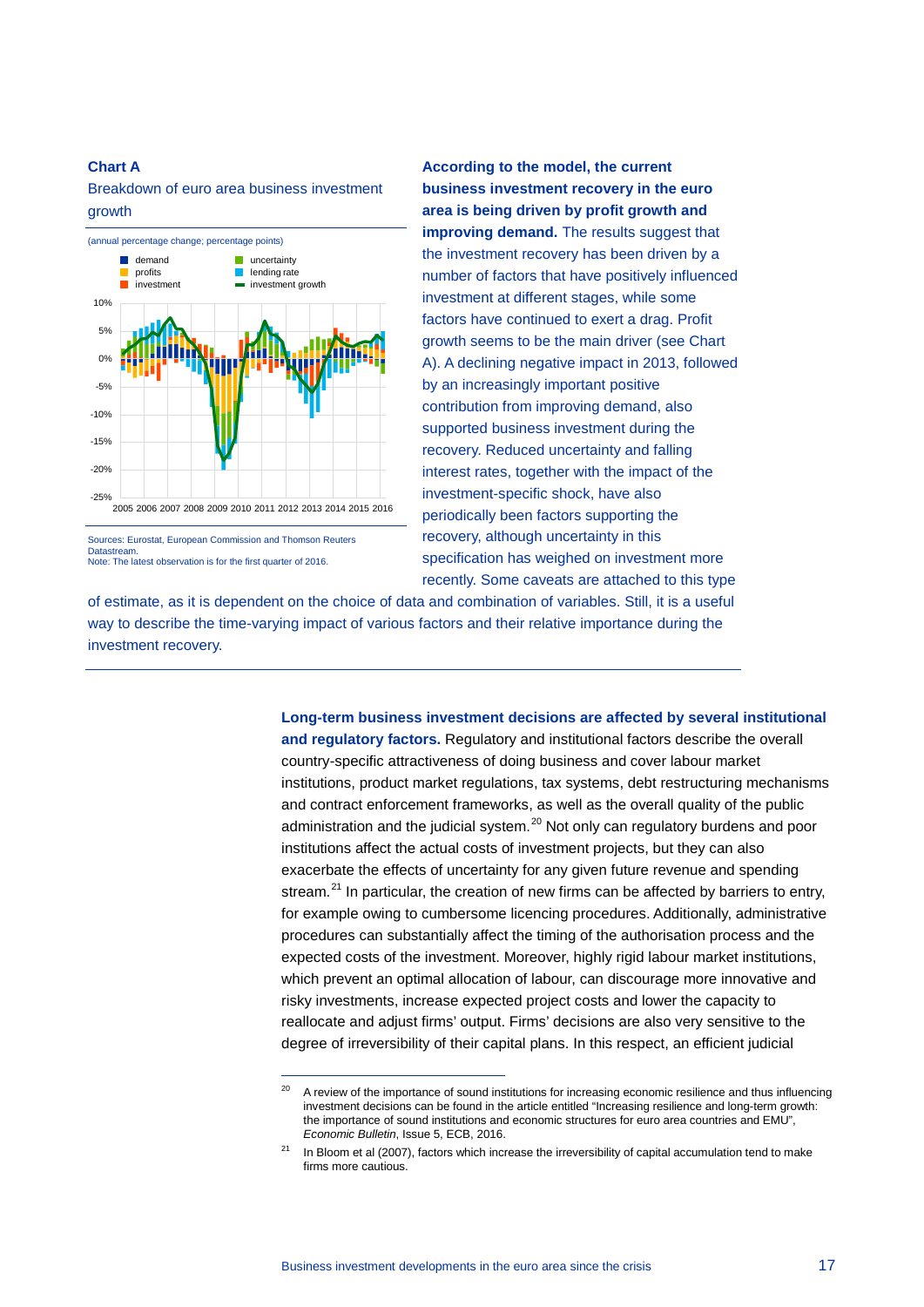system and an effective debt restructuring procedure further increase the resilience of the economy by supporting a business environment in which it is easier to reallocate capital should an investment project become unprofitable.

### **Chart 20**

# Institutional features and business investment performance

(x-axis: standardised Index Economic Freedom (2008); y-axis: business investment growth (2008-14))



Sources: Heritage Foundation (Index of Economic Freedom) and Eurostat. Notes: Business investment is defined as private non-residential investment. Higher values for the Index of Economic Freedom signal higher free market conditions.

**Despite significant reforms in recent years, several regulatory and institutional factors continue to drag on business investment.** Chart 20 shows the

relationship between an index that measures the overall capacity of a country to compete in international markets, based on the rule of law, size of government and regulatory efficiency and open market policies (Heritage Foundation's Index of Economic Freedom) in 2008 and the investment performance five years later. The chart shows that there is a clear positive correlation between a more business-friendly environment (higher value in the economic index) and higher business investment growth over five years.

**The interaction between regulatory and institutional factors and other drivers analysed above may lead to non-linear effects on business investment (see Box 5).** In some euro area countries, an example is the interplay between a high level of indebtedness across firms and inefficient debt restructuring frameworks, which can slow down the deleveraging process and therefore postpone new investment projects.

#### **Box 5**

Investment growth and structural reforms

**This box looks at the link between country-specific structural characteristics and business investment performance.** Informed by the firm-based evidence reported in Box 3, the exercise described in this box aims to test, at the macro level, the relevance of structural variables for investment decisions. Based on the data available for ten euro area countries, a panel data model is estimated for the period 2002-14, which links business investment growth to a set of macro and structural variables.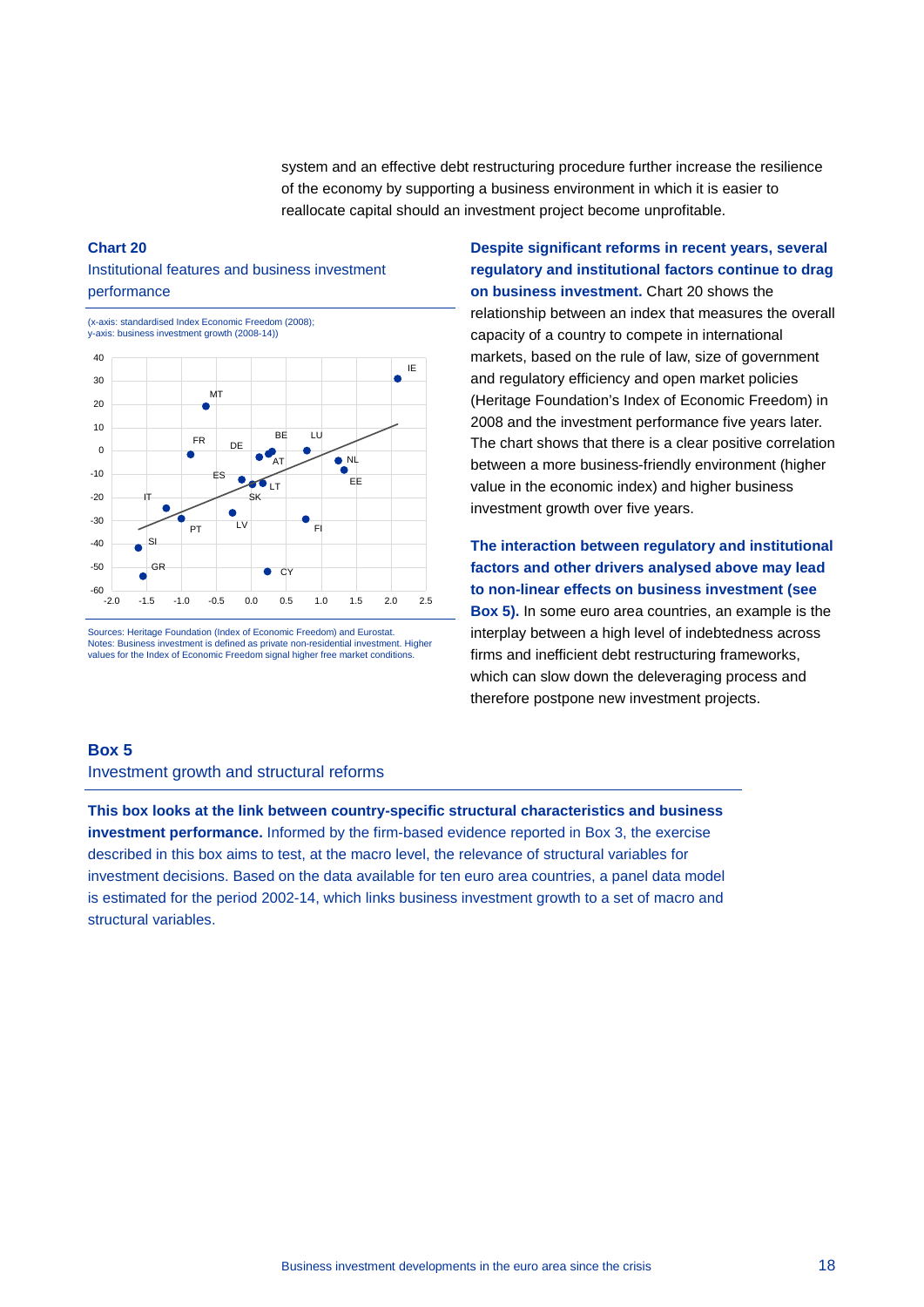### **Table A**

Effect from structural reforms

| Model (1)   | Model (2)   |
|-------------|-------------|
| $0.665***$  | $0.621***$  |
| (0.180)     | (0.178)     |
| $-0.246$    | $-0.197$    |
| (0.157)     | (0.154)     |
| $-0.584**$  | $-0.614***$ |
| (0.229)     | (0.229)     |
| $-0.027**$  | $-0.026**$  |
| (0.011)     | (0.011)     |
| $-0.151***$ | $-0.073$    |
| (0.048)     | (0.051)     |
| $0.316**$   | 0.158       |
| (0.151)     | (0.157)     |
|             | $-0.354***$ |
|             | (0.132)     |
| $1.115***$  | $1.125**$   |
| $-0.443$    | $-0.435$    |
| 490         | 490         |
| 0.25        | 0.26        |
|             |             |

#### Sources: ECB, Eurostat and World Bank.

Notes: Robust standard errors in parentheses; significance levels: \*\*\* for pvalue < 0.01, \*\* for p-value < 0.05 and \* for p-value < 0.1. Real long-term rate refers to real rate of over one year. Uncertainty is defined as the square root of mean squared daily equity returns of the national stock market index. The leverage cycle is based on an HP filter.

-

# **Regulatory and institutional indicators are found to be significant in explaining**

**business investment growth.** Table A shows the results of the estimated empirical panel model, where real business investment growth is the dependent variable and real GDP growth, the real long-term lending rate, a measure of uncertainty based on stock market volatility, an indicator of credit supply restrictions based on the euro area bank lending survey, the cyclical component of NFCs' debt-to-asset ratio as a measure of excess leverage (leverage cycle) and the World Bank's Doing Business indicator as a variable measuring the business environment are the explanatory variables.<sup>[22](#page-18-0)</sup> Column (1) shows that higher real GDP growth and a more business-friendly environment have a positive effect on business investment growth, while higher uncertainty, tighter credit supply conditions and excess leverage tend to depress business investment growth.<sup>23</sup>

**Model estimates suggest that the interaction between structural and certain cyclical factors may exacerbate business investment dynamics in crisis times.** This effect is captured by including an interaction term

between excess leverage and the business environment indicator (see Table A, column (2)). The additional interaction term is significant and suggests that the interplay between countries with overly indebted firms and a weaker business environment would negatively affect business investment growth.

<span id="page-18-0"></span><sup>&</sup>lt;sup>22</sup> Estimation results and economic implications are robust to the choice of other structural indicators such as the Heritage Foundation's Index of Economic Freedom, the OECD's Employment Protection index and the World Bank's Insolvency Framework index. All variables but the structural indicators and the bank lending survey indicator are lagged.

<span id="page-18-1"></span> $23$  The lending rate is significant in a panel regression without uncertainty. After introducing uncertainty, the lending rate loses significance in our estimation sample.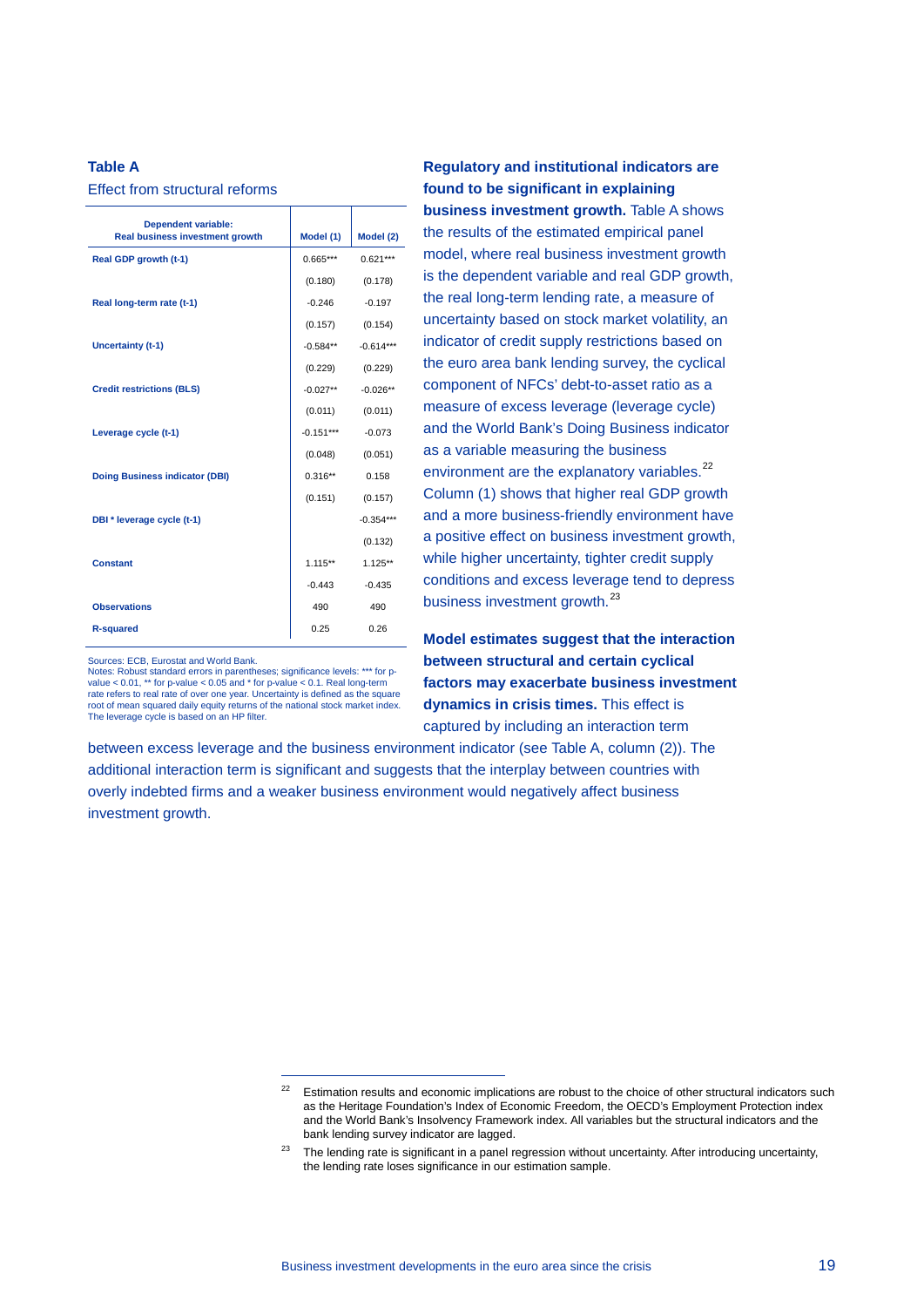

**Chart A** Effect from structural factors

Sources: ECB, Eurostat and World Bank.

Note: This is the annual percentage point effect on business investment growth of closing half of the gap from each country-specific indicator to the value of the best three OECD countries in the World Bank's Doing Business indicator.

-

**Achieving a more business-friendly environment can significantly boost business investment growth.** Based on the empirical model, it is possible to simulate the effect of countries aiming to improve their relative ranking in the World Bank's Doing Business indicator vis-à-vis the best three OECD performers. Chart A shows that such a reform effort would lead, on average, to an increase in business investment growth of approximately 1 percentage point per year, with the highest gains achieved in the countries that are furthest away from best OECD practices. While these results are in line with existing empirical evidence showing the importance of the quality of institutions to capital accumulation, productivity and growth (Alesina et al., 2005).<sup>[24](#page-19-0)</sup> they should be interpreted with caution, given the partial equilibrium nature of the exercise, the

relatively limited time span used, the proxies used for measuring uncertainty (which only rely on stock market volatility) and the leverage cycle, which is based on an HP filter.

# Structural policies fostering investment

**There is a wide range of structural policies that are expected to be investmentenhancing.** These policies generally aim to improve the regulatory environment and credit conditions, reducing entry barriers and increasing the overall flexibility of labour and product markets. Investment-enhancing policies are expected to affect investment via many channels: by affecting firms' cost of adjusting capital stock, easing the expansion of productive capacity, altering the rate of return on capital, increasing the availability of credit to the economy, lowering administrative burdens and influencing expectations and confidence and thus reducing uncertainty. Many euro area countries have embarked on a number of investment-enhancing reforms since 2011; however, the pace of implementation has significantly slowed in recent years.<sup>[25](#page-19-1)</sup>

**Policies that increase competition, reduce administrative burdens and favour business-friendly regulations provide positive support to investment.** In this respect, three classes of policy seem particularly important: (i) reforms that affect market efficiency and improve corporate governance structures, including state-

<span id="page-19-1"></span><span id="page-19-0"></span><sup>24</sup> Alesina, A., Ardagna, S., Nicoletti, G. and Schiantarelli, F., "Regulation and Investment", *Journal of the European Economic Association*, 3(4), 2005, pp. 791-825.

<sup>&</sup>lt;sup>25</sup> On the low degree of implementation of product market reforms, see the box entitled "The 2016 macroeconomic imbalance procedure and the implementation of the 2015 country-specific recommendations", *Economic Bulletin*, Issue 2, ECB, 2016.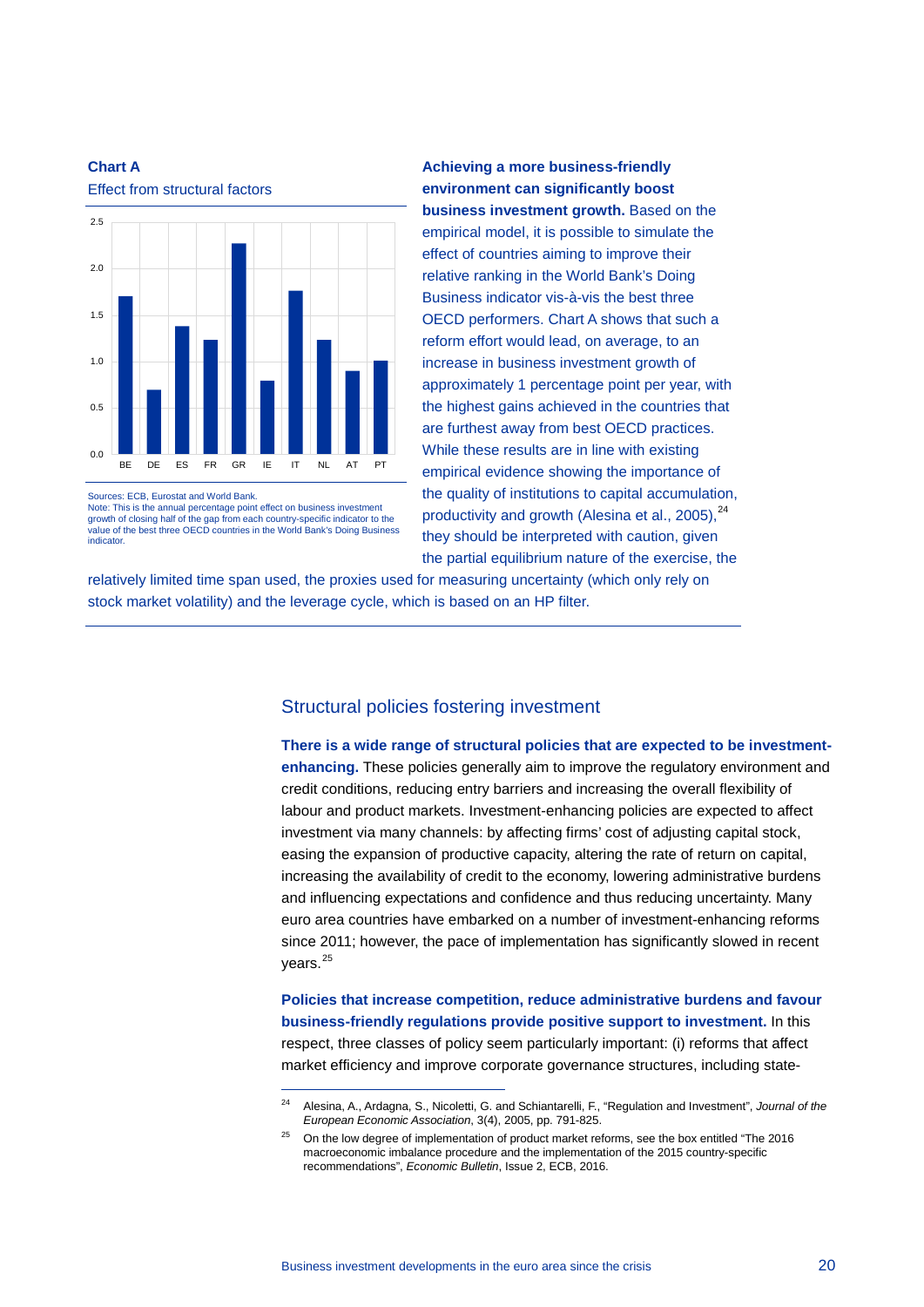owned enterprises, which can alter the provision of goods and services in specific market segments;  $^{26}$  $^{26}$  $^{26}$  (ii) reforms of licensing and administrative procedures that may significantly reduce the burdens of establishing a new firm, especially for nondomestic investors; and (iii) reforms that can reduce or eliminate barriers to entry with a focus on the services sector, including professional services and network industries. With the deleveraging process still ongoing across euro area countries, a way forward to generate additional business investment is to implement policies that can back the creation of new firms and new investment projects. This would also contribute to sectoral reallocation from crisis-hit sectors to more productive and innovative industries. These policies are particularly important to foster the Single Market and thus to increase the positive spillovers to investment resulting from more integrated and highly efficient economies. In the above areas, the pace of reform in recent years has remained relatively limited compared with country-specific needs and the overarching objective of enhancing economic integration within the Single Market. The importance of these reforms has also been emphasised in the context of the 2016 country-specific recommendations, where the Commission has significantly increased the number of recommendations addressing the need for policies to support investment through the enhancement of framework conditions.<sup>[27](#page-20-1)</sup>

**High efficiency and flexibility in the labour market is also conducive to higher investment growth.**[28](#page-20-2) A comprehensive approach to labour market reforms should include measures that can support the reallocation of unemployed people away from crisis-hit sectors, limit the negative effects of the depreciation of labour skills and avoid hysteresis effects on long-term unemployment dynamics. Increasing labour market flexibility may also favour more innovative investment projects, as they tend to be riskier and usually require more job reallocation. Significant labour market reforms have recently been implemented across the most vulnerable euro area countries and their effects need to be continuously monitored.

**Measures to address the high level of indebtedness and the lack of an efficient debt restructuring framework are particularly important to support investment across some euro area countries.** An efficient system to restructure indebted corporates (e.g. by facilitating out-of-court settlements, reducing time for insolvency proceedings and facilitating the repossession of collateral) and to avoid a sudden increase in the level of non-performing loans (NPLs) can positively contribute to the recovery. These policies would reduce the rigidity and complexity of the business environment and support the reallocation of firms towards more innovative and productive sectors. A stronger institutional infrastructure and supportive regulatory policies for the banking sector could provide further incentives for debtors and creditors to engage in debt restructuring. Policies to facilitate the transfer of nonperforming assets to new owners would also support the repair of bank balance

-

<span id="page-20-0"></span><sup>&</sup>lt;sup>26</sup> Corporate governance can shape firms' balance sheet structures and their dependence on external financing sources, as well as their risk appetite. These factors have important implications for the accumulation of fixed assets in NFCs (see, for example, Zingales, L., "Corporate Governance", in Newman, P. (ed.), *The New Palgrave Dictionary of Economics and the Law*, 1998).

<span id="page-20-1"></span><sup>27</sup> See the box entitled "The 2016 country-specific recommendations", *Economic Bulletin*, Issue 5, ECB, 2016.

<span id="page-20-2"></span><sup>&</sup>lt;sup>28</sup> See the box entitled "What is behind the low investment in the euro area? Responses from a survey of large euro area firms", *Economic Bulletin*, Issue 8, ECB, 2015.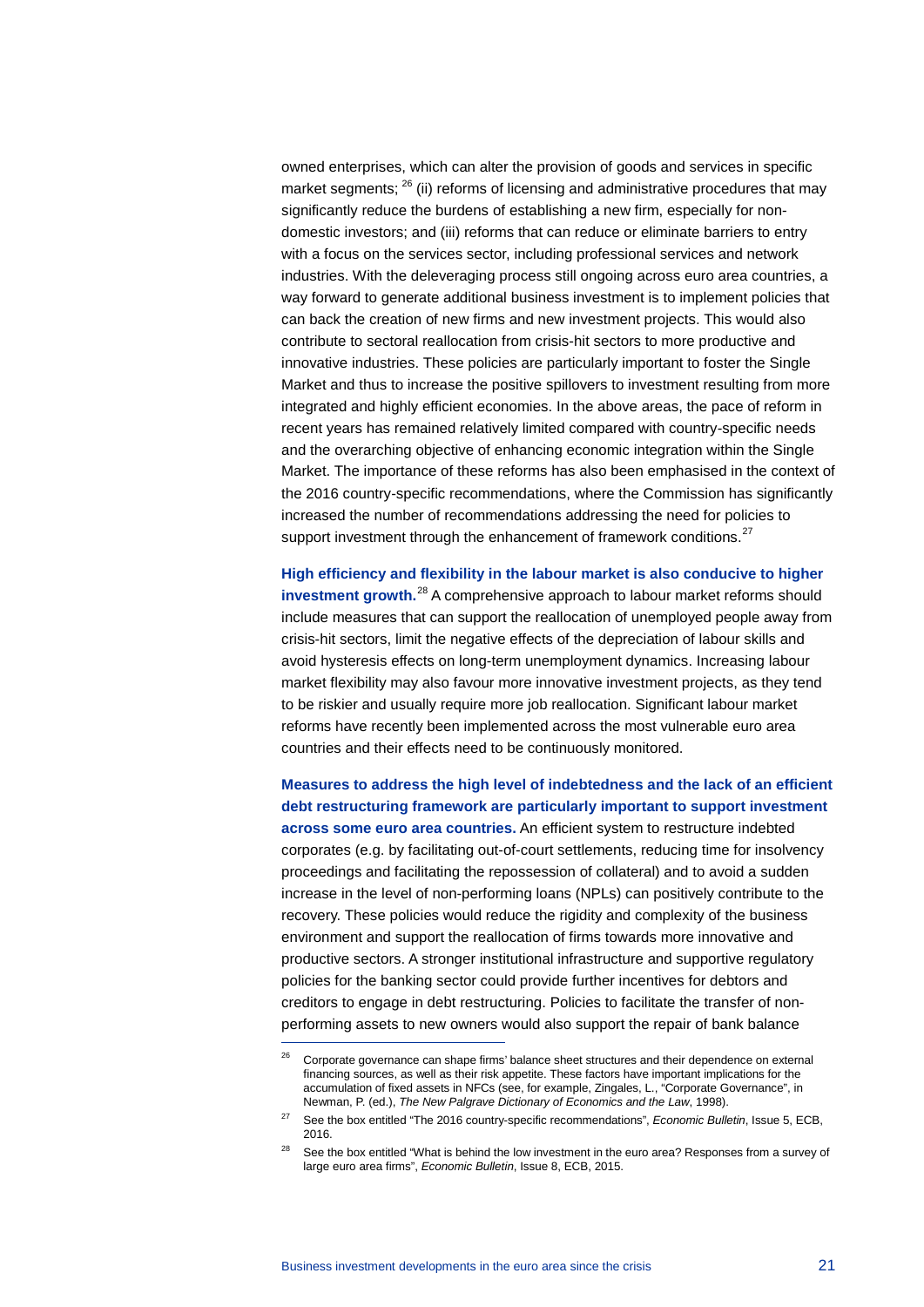sheets (e.g. by fostering a market for NPL-backed securities). These actions would strengthen the capacity of the banking sector to provide loans to the economy. They would strengthen the balance sheet of banks and at the same time help distressed, but viable, borrowers to start receiving new credit. In recent years, some countries have modernised their legislative frameworks for debt restructuring, but more effort is needed to make the new frameworks more effective and to increase their harmonisation across European countries.

### **Chart 21**

Quality of infrastructure in the euro area, United States and the largest euro area countries



Source: World Economic Forum, Global Competitiveness Report survey. Note: The latest observation is for 2015.

-

# **Finally, targeted and efficient infrastructure investment can support business investment.** A

considerable volume of empirical literature in the early 1990s has highlighted the importance of physical infrastructure as a determinant of economic growth (e.g. Easterly and Rebelo).<sup>[29](#page-21-0)</sup> Infrastructure investment enhances the productivity of private capital, raising its rate of return and encouraging more investment. The availability of good quality physical infrastructure is also an important consideration for multinational enterprises in their locational choices for foreign direct investment. Infrastructure investment is generally provided by the public sector, public-private partnerships or regulated private entities, in view of the fact that this type of investment tends to have significant up-front costs, while the benefits or returns accrue over very long periods of time. The longevity (and the associated difficulty of ascertaining adequate returns over such a long horizon) can pose a challenge to private financing

and provision. In deciding which infrastructure projects to undertake, governments must carefully weigh broader social returns against funding costs and fiscal consequences. Some euro area countries have witnessed a significant decline in public investment over recent years, while others have continued to see relatively low levels during the past 15 years. $30$  At the same time the quality of the existing stock of infrastructure has been declining (see Chart 21). With a view to having a comprehensive strategy to stimulate investment and to create new jobs in Europe, the EU Investment Plan was launched in November 2014, $31$  financed by the newly established (June 2015) European Fund for Strategic Investments (EFSI).<sup>[32](#page-21-3)</sup> By August 2016, the EFSI had supported one-third of the total expected funding for investment projects,<sup>[33](#page-21-4)</sup> which targets both small-medium enterprises and larger projects. Over the longer term, the effects of the Plan may be sizeable provided that

- <sup>30</sup> See the article entitled "Public investment in Europe", *Economic Bulletin*, Issue 2, ECB, 2016.
- <span id="page-21-2"></span><span id="page-21-1"></span> $31$  See the box entitled "The Investment Plan for Europe – "the Juncker plan"" in the article "Public Investment in Europe", *Economic Bulletin*, Issue 2, ECB, 2016.

<span id="page-21-0"></span><sup>29</sup> Easterly W. and Rebelo, S., "Fiscal policy and economic growth: an empirical investigation", *Journal of Monetary Economics,* 32(3), 1993, pp. 417-458.

<span id="page-21-3"></span><sup>32</sup> See the box entitled "Flexibility within the Stability and Growth Pact", *Economic Bulletin*, Issue 1, ECB, 2015.

<span id="page-21-4"></span><sup>33</sup> According to the initial assumptions, the EU investment plan is expected to mobilise about €315 billion in funding for additional investment projects. A subsequent proposal from the European Commission aims to increase the current EFSI funding to €500 billion and extend its activities to 2020.